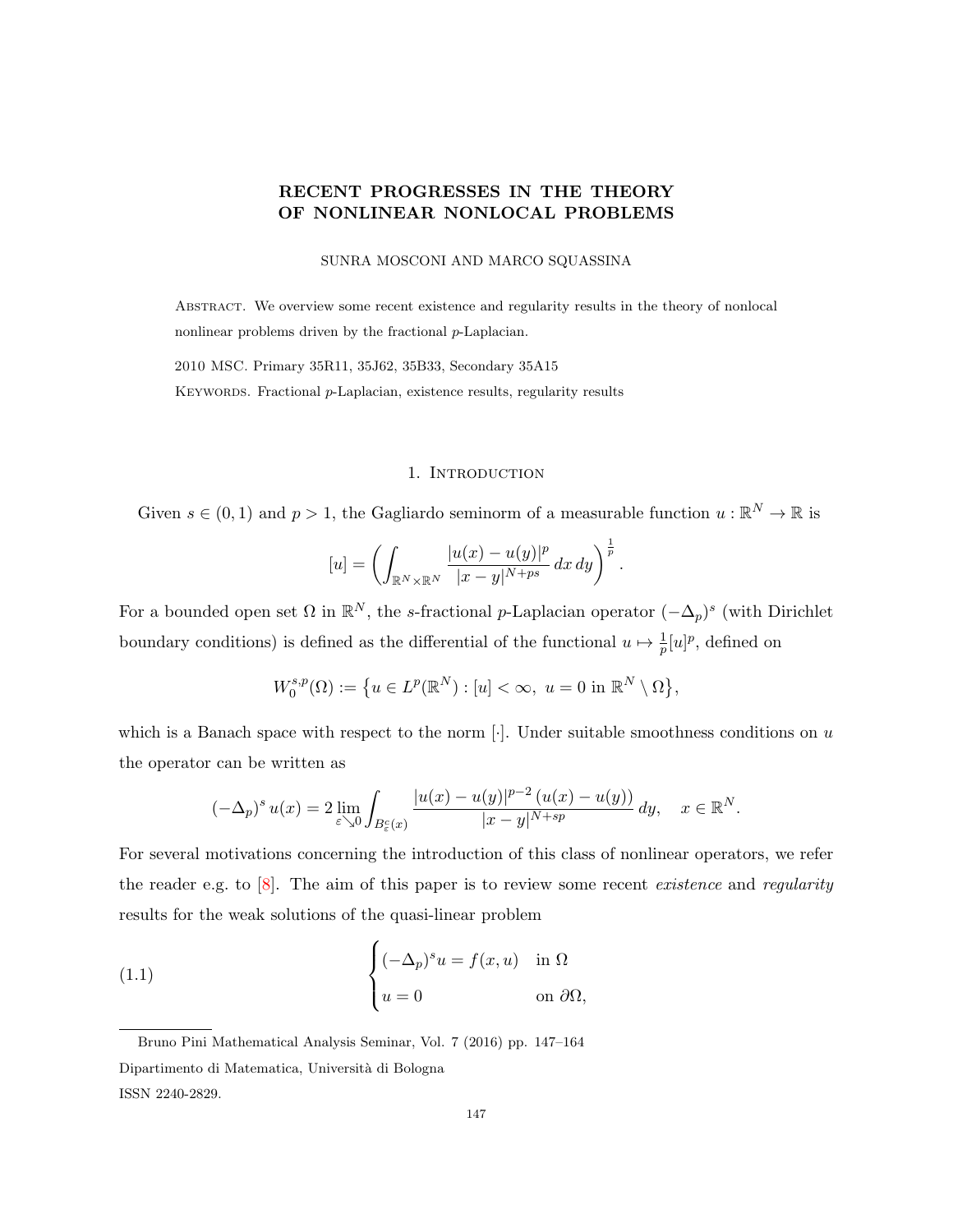where  $f : \Omega \times \mathbb{R} \to \mathbb{R}$  is a Carathéodory function satisfying suitable growth conditions. A weak solution  $u \in W_0^{s,p}$  $C_0^{s,p}(\Omega)$  of  $(1.1)$  satisfies, for every  $\varphi \in W_0^{s,p}$  $\mathfrak{g}^{s,p}_0(\Omega),$ 

$$
\int_{\mathbb{R}^N\times\mathbb{R}^N}\frac{|u(x)-u(y)|^{p-2}(u(x)-u(y))(\varphi(x)-\varphi(y))}{|x-y|^{N+ps}}\,dx\,dy=\int_{\Omega}f(x,u)\varphi(x)\,dx.
$$

In Section [2](#page-1-0) we overview the regularity results starting from the linear case (Section [2.1\)](#page-1-1), namely the fractional Laplacian and then moving forward to the nonlinear case (Section [2.2\)](#page-3-0), that is problems involving the fractional p-Laplacian or even more general operators. In Section [3](#page-5-0) we consider problems defined on the whole  $\mathbb{R}^N$ , first discussing the optimal decay rate of optimizers of the fractional Sobolev inequality (Section  $3.1$ ) and then the validity of a Pohŏzaev identity which allows to derive useful nonexistence results (Section [3.2\)](#page-8-0). As far as the existence of solutions is concerned, in Section [4](#page-10-0) we state some results on the variational spectrum of  $(-\Delta_p)^s$  (Section [4.1\)](#page-10-1), some existence results for subcritical nonlinearities obtained via Morse theory (Section [4.2\)](#page-11-0) and, finally, we discuss a nonlinear nonlocal version of the celebrated Brezis-Nirenberg problem  $(Section 4.3).$  $(Section 4.3).$  $(Section 4.3).$ 

Part of the content of this review paper was presented by the second author during a Bruno Pini Mathematical Analysis Seminar which was held at the Department of Mathematics of the University of Bologna on October 15, 2015.

### <span id="page-1-2"></span>2. Regularity

<span id="page-1-0"></span>Most of the regularity results needed to deal with quasi-linear problems involving the fractional p-Laplacian can be derived from those regarding the model problem

(2.1) 
$$
\begin{cases} (-\Delta_p)^s u = f & \text{in } \Omega, \\ u \equiv 0 & \text{in } \mathbb{R}^N \setminus \Omega, \end{cases}
$$

for some f belonging to a suitable function space, e.g.  $f \in L^q(\Omega)$  or  $f \in C^{\alpha}(\overline{\Omega})$ .

<span id="page-1-1"></span>2.1. The linear case. Naturally, the first results on the regularity of nonlocal problems regard the case  $p = 2$  in [\(2.1\)](#page-1-2), i.e., the fractional Laplacian. In this case the interior regularity problem is classical, and fine boundary regularity results have been found in  $[23,44]$  $[23,44]$ . These have later been refined in [\[24,](#page-15-1) [47,](#page-16-1) [48\]](#page-16-2) and applied in a wide number of semilinear problems involving the fractional Laplacian, see [\[26,](#page-15-2) [27,](#page-15-3) [45\]](#page-16-3).

<span id="page-1-3"></span>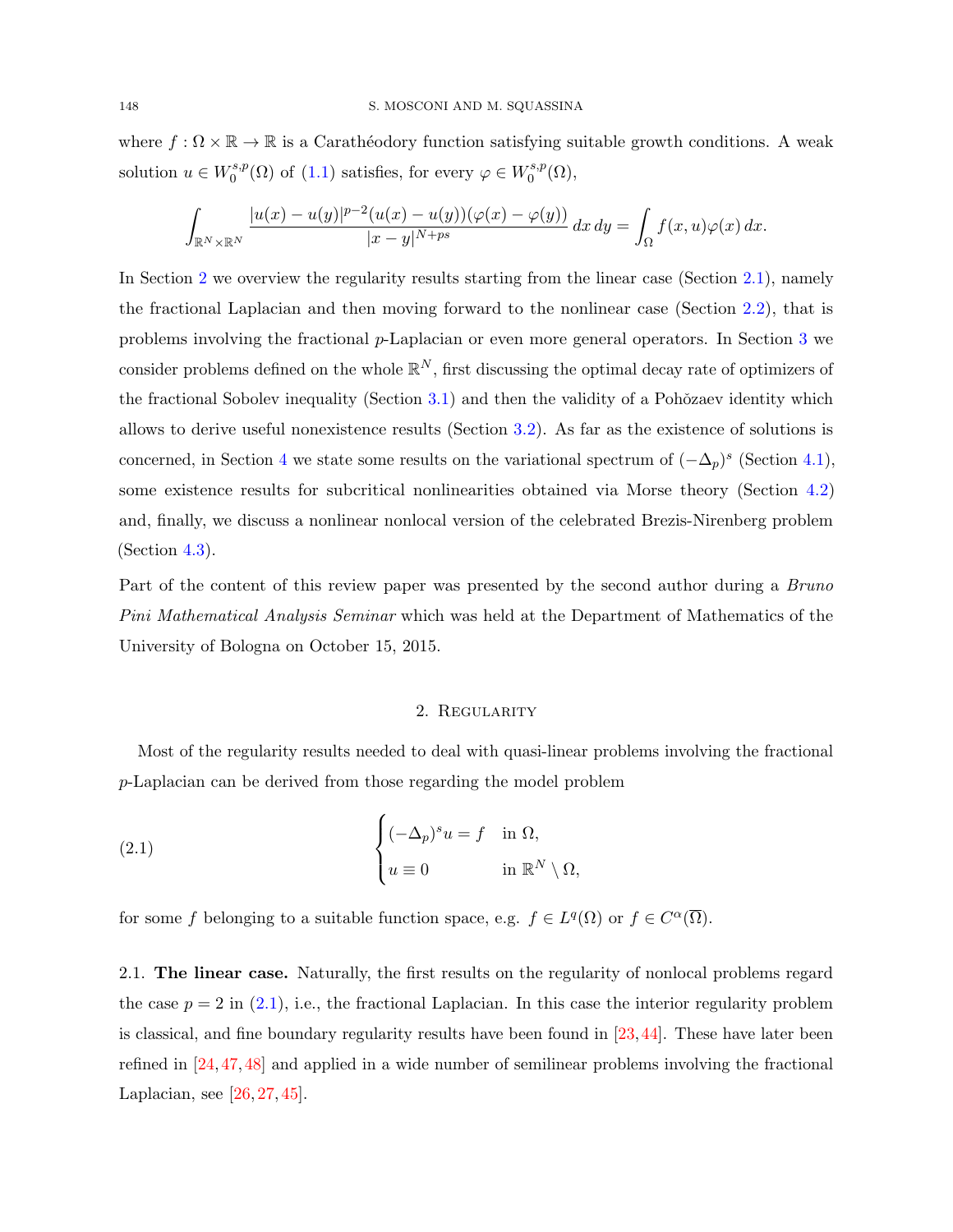Moving beyond the fractional Laplacian case, there are essentially two classes of linear nonlocal operators which can be considered. Notice that equation [\(2.1\)](#page-1-2) for  $p = 2$  can be written in two ways:

(1) The pointwise formulation

$$
-\int_{\mathbb{R}^N} \frac{u(x+h) + u(x-h) - 2u(x)}{|h|^{N+2s}} dh = f(x), \qquad x \in \Omega
$$

which is well defined (avoiding the principal value) for regular  $u$ .

(2) The weak formulation

$$
\int_{\mathbb{R}^N \times \mathbb{R}^N} \frac{(u(x) - u(y))(\varphi(x) - \varphi(y))}{|x - y|^{N+2s}} dx dy = \int_{\mathbb{R}^N} f \varphi dx, \qquad \forall \varphi \in C_c^{\infty}(\Omega)
$$

which is well defined for u belonging to suitable energy spaces.

The first one gives a meaning to  $(-\Delta)^s u$  for continuous u through the machinery of viscosity solutions. The second one is variational, since it naturally arises when seeking for solutions through nonlinear analysis techniques. These two formulations are equivalent in most cases, at least for the fractional Laplacian. However, even at the linear level the two notions generalize into very different classes of equations, analogous to divergence versus non-divergence form equations. For example, one can look for viscosity solutions of

<span id="page-2-0"></span>(2.2) 
$$
\int_{\mathbb{R}^N} K(x, x + h) (u(x+h) + u(x-h) - 2u(x)) dh = f(x),
$$

or for weak solutions of

<span id="page-2-2"></span>(2.3) 
$$
\int_{\mathbb{R}^N \times \mathbb{R}^N} H(x,y)(u(x) - u(y))(\varphi(x) - \varphi(y)) dx dy = \int_{\mathbb{R}^N} f(x)\varphi(x) dx,
$$

both for suitably singular kernels. The latter linear nonlocal equation is of type [\(2.2\)](#page-2-0) if and only if

(2.4) 
$$
H(x, x+h) = H(x-h, x), \text{ for all } x, h \in \mathbb{R}^N
$$

holds, which is the nonlocal analogue of the PDE condition  $div A = 0$ , ensuring that

<span id="page-2-1"></span>
$$
\operatorname{div}(ADu) = A \cdot D^2 u.
$$

Condition [\(2.4\)](#page-2-1) certainly holds when  $H(x, y) = H(x - y)$ , but otherwise [\(2.2\)](#page-2-0) and [\(2.3\)](#page-2-2) (and the respective regularity theory) differ substantially, exactly as in the corresponding local equations.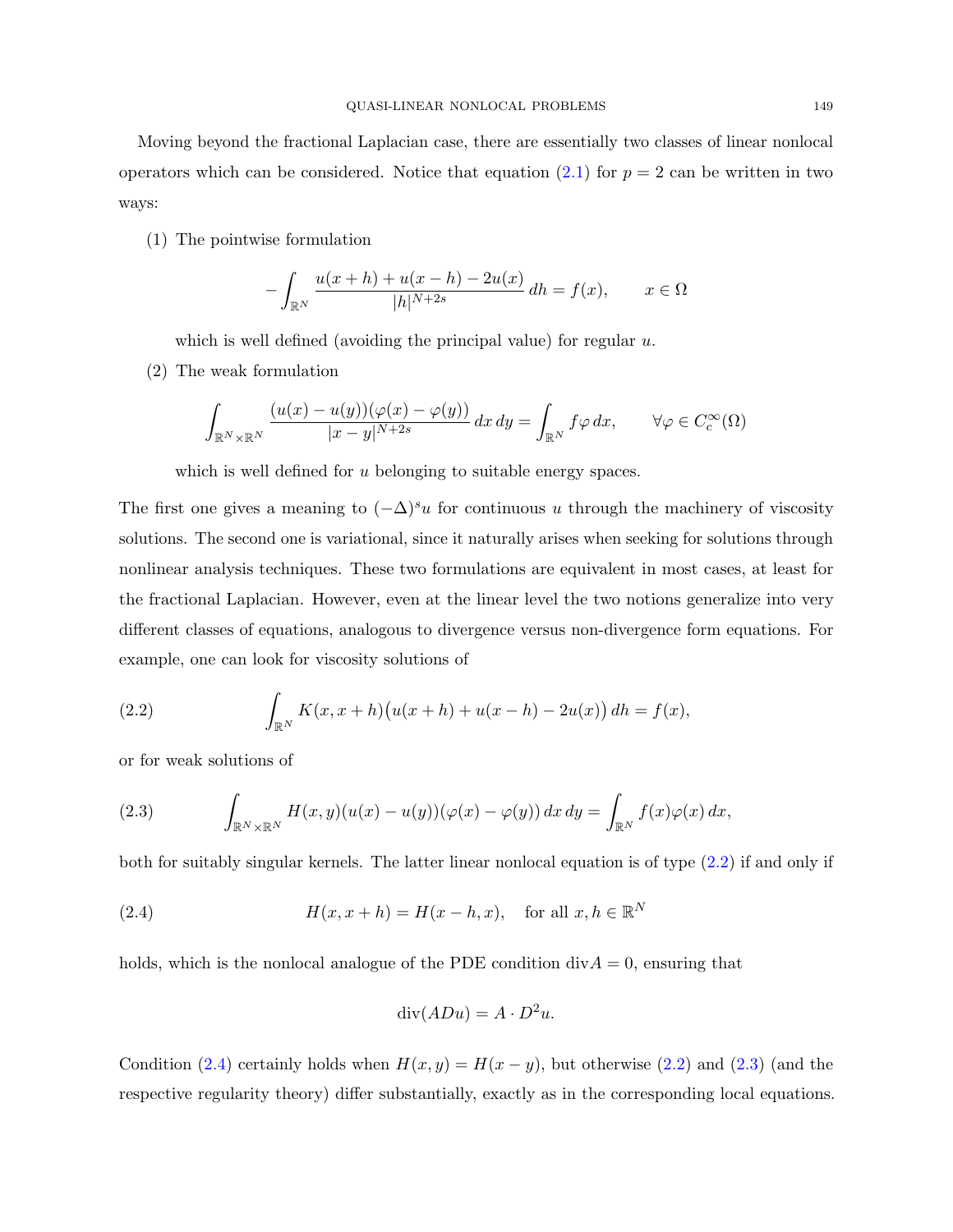<span id="page-3-1"></span><span id="page-3-0"></span>2.2. The nonlinear case. The regularity theory for  $(2.2)$ , with K in suitable kernel classes is well developed, and starting from [\[9,](#page-14-1) [10\]](#page-14-2), it has been extended to various corresponding classes of fully nonlinear elliptic integro-differential equations. For related bibliography and most recent results, see [\[50\]](#page-16-4) for interior regularity and [\[48\]](#page-16-2) for boundary regularity.

On the contrary, much less is known for equations "in divergence form" as in [\(2.3\)](#page-2-2), and in most cases different techniques are needed. Since the case  $p = 2$  of  $(2.1)$  is of both types, we will describe the most recent regularity result on the case  $p \neq 2$  of  $(2.1)$ , which instead cannot be reduced to a fully nonlinear equation built through problems of the type [\(2.2\)](#page-2-0). Some of the results we will list are in fact proved for the more general operators  $(-\Delta_{K,p})^s$  defined on  $W_0^{s,p}$  $\binom{s,p}{0}$  as

$$
\langle (-\Delta_{K,p})^s u, \varphi \rangle := \int_{\mathbb{R}^N \times \mathbb{R}^N} J_p((u(x) - u(y))(\varphi(x) - \varphi(y)) K(x, y) dx dy,
$$

with  $K$  satisfying

$$
\frac{\lambda}{|x-y|^{N+ps}} \le K(x,y) \le \frac{\Lambda}{|x-y|^{N+ps}} \quad \text{for some } 0 < \lambda \le \Lambda.
$$

For simplicity, we will focus on the case  $K \equiv 1$ , restating the theorems in this case.

The first regularity result has been proved for  $f \equiv 0$  and no "boundary condition" except a controlled behavior at infinity ensuring that the operator  $(-\Delta_p)^s$  is well defined. Let  $\Omega \subseteq \mathbb{R}^N$  be bounded. We set

$$
\widetilde{W}^{s,p}(\Omega) := \Big\{ u \in L^p_{\text{loc}}(\mathbb{R}^N) : \exists U \ni \Omega \text{ such that } ||u||_{W^{s,p}(U)} + \int_{\mathbb{R}^N} \frac{|u(x)|^{p-1}}{(1+|x|)^{N+ps}} dx < \infty \Big\}.
$$

Then  $(-\Delta_p)^s u$  is a well defined continuous linear functional on  $W_0^{s,p}$  $\mathfrak{g}^{s,p}_0(\Omega).$ 

**Theorem 2.1** (Interior regularity, [\[16\]](#page-14-3)). Let  $u \in \widetilde{W}^{s,p}(\Omega)$  satisfy  $(-\Delta_p)^s u = 0$  in  $\Omega$ . Then, u is  $locally$  Hölder continuous in  $\Omega$ .

Unfortunately, due to the nonlinear nature of the operator it is not immediate to reduce non-homogeneous equations with vanishing Dirichlet conditions to homogeneous equation with nonvanishing Dirichlet conditions. However, for nonhomogeneous equations, general fine continuity results when f is a measure are contained in  $[32]$ , whose proofs were modified in  $[5]$  to cater for optimal summability conditions on f (namely  $f \in L^q$  for  $q > \frac{N}{sp}$ ) ensuring Hölder regularity. For boundedly nonhomogeneous equations, the interior regularity proof has been simplified in [\[28\]](#page-15-5), where continuity up to the boundary for problem  $(2.1)$  has also been established.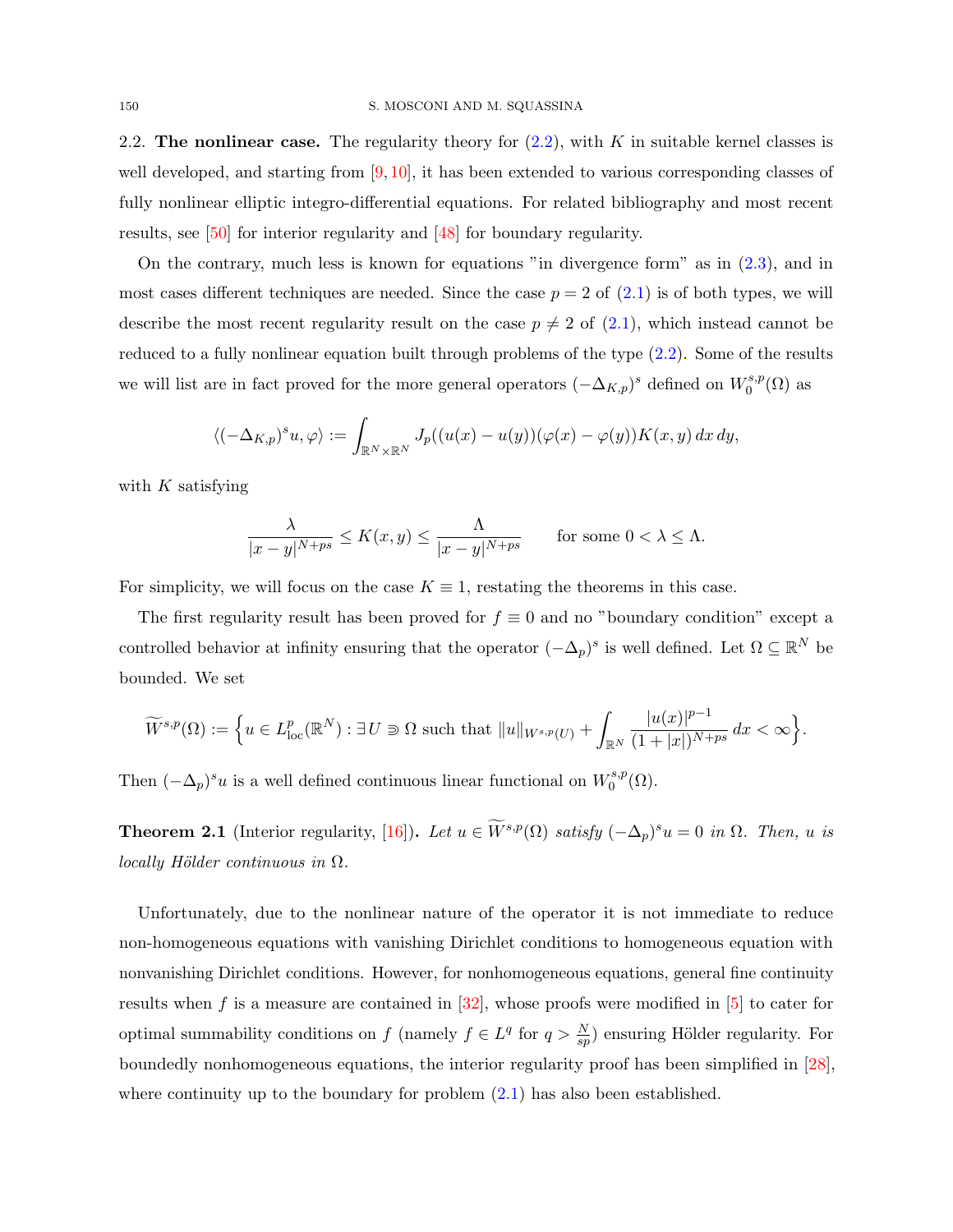<span id="page-4-3"></span>**Theorem 2.2** (Boundary regularity, [\[28\]](#page-15-5)). Let  $\Omega$  be a bounded domain with  $C^{1,1}$  boundary, and u solve [\(2.1\)](#page-1-2) for some  $f \in L^{\infty}(\Omega)$ . Then  $u \in C^{\alpha}(\mathbb{R}^N)$  for some  $\alpha > 0$ , with the estimate  $||u||_{C^{\alpha}(\mathbb{R}^N)} \leq C(N, p, s, \Omega) ||f||_{\infty}^{1/(p-1)}.$ 

Recently, in [\[30\]](#page-15-6), Hölder continuity up to the boundary has also been established for solutions to the fractional obstacle problem arising from the energy

$$
\int_{\mathbb{R}^N \times \mathbb{R}^N} K(x,y) |u(x) - u(y)|^p dx dy, \qquad \frac{\lambda}{|x - y|^{N + ps}} \le K(x,y) \le \frac{\Lambda}{|x - y|^{N + ps}},
$$

for some  $0 < \lambda \leq \Lambda$ . In the framework discussed here (i.e.  $\lambda = \Lambda$  and no obstacle), this amounts to remove the  $C^{1,1}$  regularity hypothesis on  $\partial\Omega$ , at least when  $f = 0$  and  $u \in \widetilde{W}^{s,p}(\Omega) \cap C^{\alpha}(U \setminus \Omega)$ for some  $U \supseteq \Omega$ . Indeed, the more natural measure-theoretic condition

<span id="page-4-2"></span>(2.5) 
$$
\exists r_0 > 0 \text{ such that } \inf_{x_0 \in \partial\Omega} \inf_{0 < r < r_0} \frac{|(\mathbb{R}^N \setminus \Omega) \cap B_r(x_0)|}{r^N} > 0
$$

is employed therein. Finally, higher Sobolev regularity has also been established in the case  $p \geq 2$ . We state here one of the results contained in [\[3\]](#page-14-5).

<span id="page-4-1"></span>**Theorem 2.3** (Sobolev regularity, [\[3\]](#page-14-5)). Suppose  $p \geq 2$  and let u solve [\(2.1\)](#page-1-2) for  $f \in W^{s, \frac{p}{p-1}}(\mathbb{R}^N)$ . Then, for any  $0 < \theta < 1$  it holds

$$
s \leq \frac{p-1}{p+1} \quad \Rightarrow \quad u \in W_{\text{loc}}^{\theta s \frac{p+1}{p-1}, p}(\Omega),
$$
  

$$
s > \frac{p-1}{p+1} \quad \Rightarrow \quad u \in W_{\text{loc}}^{\theta s \frac{p+2}{p}, p}(\Omega).
$$

Let us mention some open problems regarding the model equation  $(2.1)$ .

(1) (Higher Hölder interior regularity). It is not known what is the optimal interior regularity for u solving  $(2.1)$  under Hölder regularity conditions on f. Even in the homogeneous case, i.e.

(2.6) 
$$
(-\Delta_p)^s u = 0 \quad \text{in } \Omega, \qquad u \in C^\infty(\mathbb{R}^N \setminus \Omega) \cap L^\infty(\mathbb{R}^N) \subseteq \widetilde{W}^{s,p}(\Omega)
$$

<span id="page-4-0"></span>only unspecified Hölder continuity is known. Homogeneous examples suggest that one cannot expect more that  $C_{\text{loc}}^{s\frac{p}{p-1}}(\Omega)$  interior regularity and a natural conjecture would be that any solution to [\(2.6\)](#page-4-0) satisfies  $u \in C^{s(1+\varepsilon)}_{loc}(\Omega)$  for some  $\varepsilon > 0$ . The same conjecture holds for nonhomogeneous equations with Hölder continuous right hand side.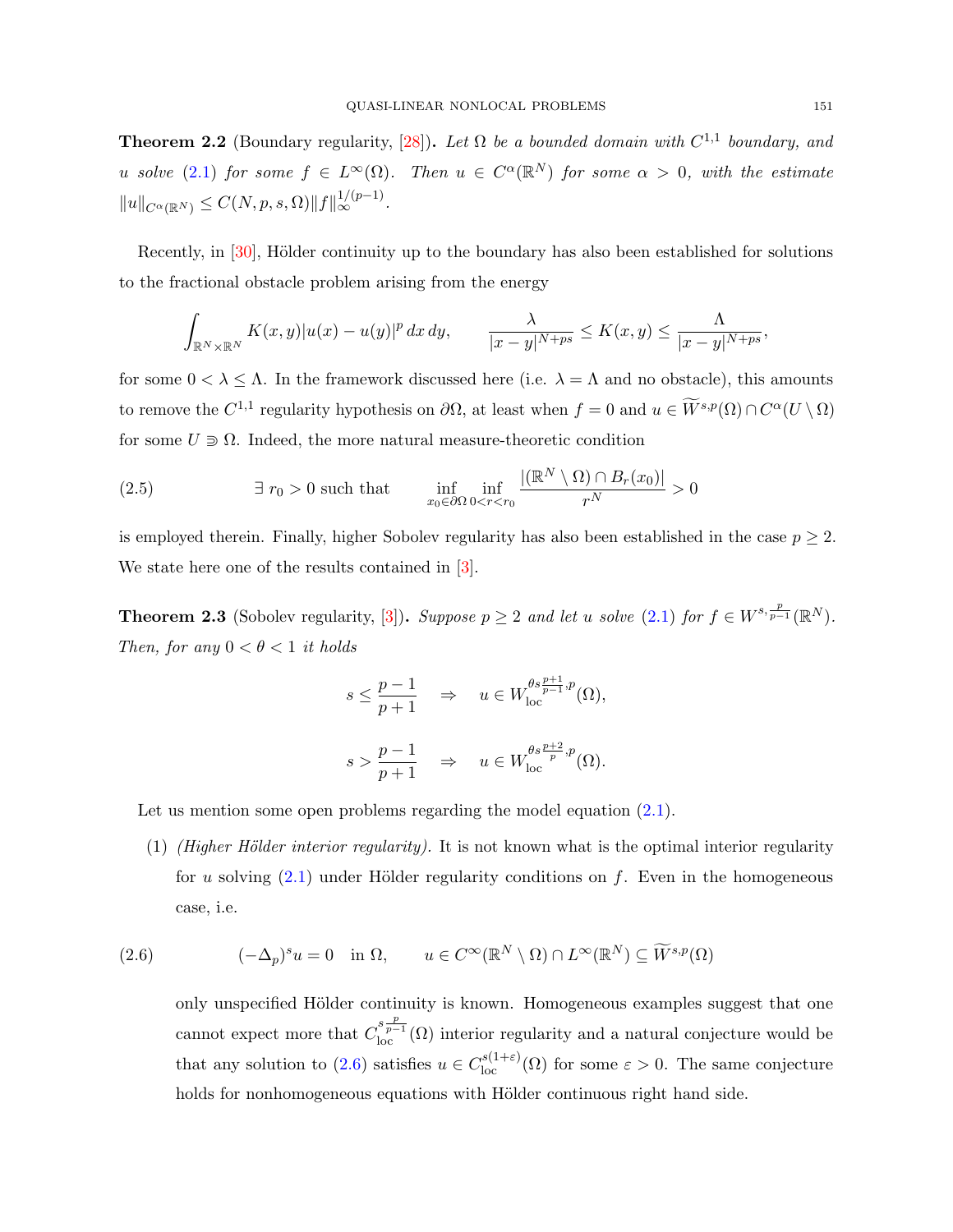- <span id="page-5-4"></span>(2) (Higher Sobolev interior regularity). Clearly the case  $p \in ]1,2[$  is missing in Theorem [2.3.](#page-4-1) However, comparing to the local case  $s = 1$ , one expects very different results in the singular case. On the other hand, for  $p \geq 2$  the assumptions on f in Theorem [2.3](#page-4-1) are not optimal (as already stated by the authors in [\[3\]](#page-14-5)). For  $p \neq 2$ , the general picture seems yet to be understood, also because even in the local case  $s = 1$  optimal differentiability assumptions have only very recently been found in [\[6\]](#page-14-6).
- (3) (Boundary regularity) The techniques developed in  $[30]$  probably lead to Hölder regularity up to the boundary under condition [\(2.5\)](#page-4-2) also for boundedly nonhomogeneous equations like [\(2.1\)](#page-1-2), but a proof is missing. Notice that  $\alpha$ -Hölder regularity up to the boundary implies, for the solutions to  $(2.1)$ , the upper bound

(2.7) 
$$
|u(x)| \le C(N, p, s, \Omega, f) \text{dist}(x, \mathbb{R}^N \setminus \Omega)^{\alpha}.
$$

<span id="page-5-1"></span>The latter estimate for  $\alpha = s$  (which is the optimal Hölder exponent due to explicit examples) was proved in [\[28\]](#page-15-5) and turned out to be a successful tool to obtain existence for the fractional Brezis-Nirenberg problem, see  $[37,$  Theorem 1.3, case  $(iv)$ . It is then relevant to know what is the minimal condition on  $\partial\Omega$  ensuring [\(2.7\)](#page-5-1) for  $\alpha = s$ . The examples in [\[49\]](#page-16-6) suggest that  $\partial\Omega$  being  $C^{1,\beta}$ ,  $\beta > 0$  can suffice, while for  $C^1$  boundaries the optimal exponent in  $(2.7)$  may be strictly less than s.

(4) (Higher boundary regularity) In [\[44\]](#page-16-0), one of the results states that for  $p = 2$  and  $C^{1,1}$ domains, any solution to [\(2.1\)](#page-1-2) with  $f \in L^{\infty}$  satisfies  $u/d^{s} \in C^{\alpha}(\overline{\Omega})$  for some  $\alpha > 0$ , where  $d(x) = dist(x, \mathbb{R}^N \setminus \Omega)$ . This higher boundary regularity is the nonlocal counterpart of  $u \in C^{1,\alpha}(\overline{\Omega})$  for solutions of  $-\Delta_p u = f \in L^{\infty}$ . It has later been generalized and refined to a suitable class of fully nonlinear operators in [\[47,](#page-16-1) [48\]](#page-16-2). Coupled with a Hopf-type lemma, it has important applications to nonlinear analysis, exploited for example in [\[26,](#page-15-2) [27,](#page-15-3) [37\]](#page-16-5). No such result is known for  $(2.1)$ , even if the previously mentioned validity of  $(2.7)$  for  $\alpha = s$  suggests the validity of the following estimate in  $C^{1,1}$  domains:

(2.8) 
$$
\|\frac{u}{d^s}\|_{C^{\alpha}(\overline{\Omega})} \leq C(N, p, s, \Omega) \|f\|_{\infty}^{\frac{1}{p-1}}, \quad \text{for some } \alpha > 0.
$$

#### <span id="page-5-3"></span><span id="page-5-2"></span>3. Entire problems

<span id="page-5-0"></span>Another fundamental tool to deal with problem  $(1.1)$  is the study of entire solutions (i.e.,  $\Omega = \mathbb{R}^N$ ) for autonomous nonlinearities, namely

(3.1) 
$$
(-\Delta_p)^s u = f(u), \quad \text{in } \mathbb{R}^N.
$$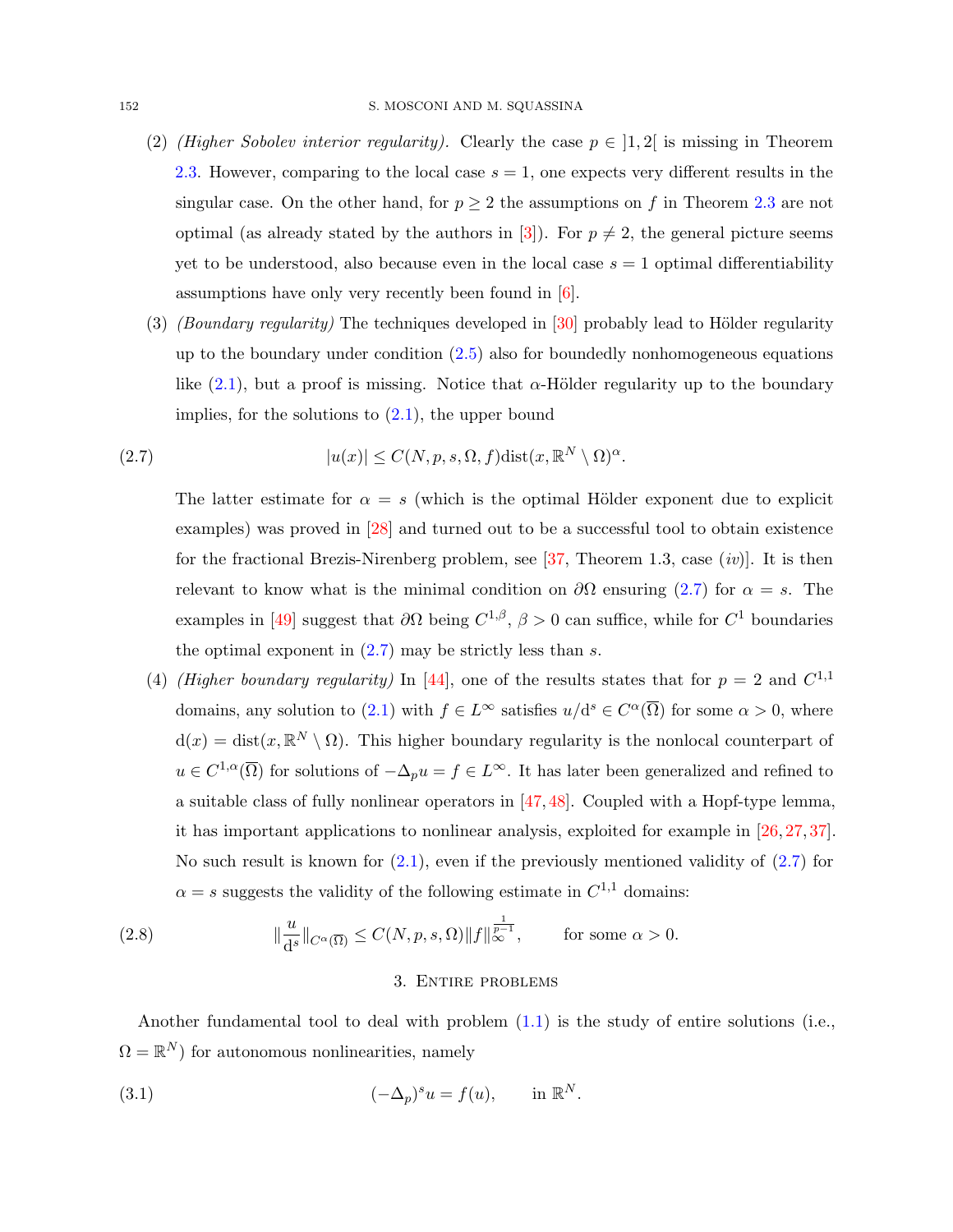<span id="page-6-3"></span>The entire problem indeed arises in many blow-up arguments, and the important case  $f(u)$  =  $\lambda |u|^{q-2}u, q>1$  is a good model problem. In particular we will discuss the *critical case* 

<span id="page-6-1"></span>(3.2) 
$$
(-\Delta_p)^s u = |u|^{p^*-2}u \quad \text{in } \mathbb{R}^N, \qquad p^* = \frac{Np}{N-ps},
$$

since it is the basic tool to understand the failure of the compactness of  $W^{s,p}(\mathbb{R}^N) \hookrightarrow L^{p^*}(\mathbb{R}^N)$ when  $N > ps$  and related equations. Notice that the class of solutions to  $(3.2)$  is translation invariant and have the following scale invariance too

$$
u \mapsto u_t(x) = t^{\frac{N-ps}{p}} u(tx), \qquad t > 0.
$$

In the local case  $s = 1$  the equation itself has a meaning for a wide variety of functions u, namely  $u \in W^{1,p}_{loc}(\mathbb{R}^N)$  and one may consider solutions with infinite kinetic energy, finding out fine classification results based on stability and/or Morse index, see [\[21\]](#page-15-7) for the model case  $f(u) = |u|^q u$ . However, due to the non-local nature of the fractional p-Laplacian, a global a-priori growth control on the solution has to be imposed regardless, in order to give a meaning to the equation. The more natural one is

$$
\int_{\mathbb{R}^N}\frac{|u|^{p-1}}{(1+|x|)^{N+ps}}\,dx<+\infty,
$$

but this can be weakened through other notions of solution, see  $[32]$ , or for solutions of  $(3.1)$  in other unbounded domains, e.g.  $\Omega = \mathbb{R}^N \setminus \{0\}$ , see [\[4\]](#page-14-7). In order to simplify the exposition we will only consider the so called finite energy solutions, i.e. those having finite Gagliardo seminorm. To this end, we will frequently state the results in the space

<span id="page-6-2"></span>
$$
D^{s,q}(\mathbb{R}^N) = \{ u \in L^{q^*}(\mathbb{R}^N) : \int_{\mathbb{R}^N \times \mathbb{R}^N} \frac{|u(x) - u(y)|^q}{|x - y|^{N + qs}} dx dy < +\infty \}.
$$

<span id="page-6-0"></span>3.1. Critical problems. We now focus on  $(3.2)$ , always supposing in the following that  $N > ps$ . Among finite energy solutions one can single out variational solutions, i.e. those minimizing the Rayleigh quotient

(3.3) 
$$
\mathbb{S} := \inf_{u \in L^{p^*}(\mathbb{R}^N) \setminus \{0\}} \frac{[u]^p}{\|u\|_{p^*}^p}, \qquad s \in ]0,1[, \quad p > 1.
$$

whose Euler equation is indeed of the form  $(3.2)$ . For  $s < 1$ , the existence of minimizers for  $(3.3)$ requires quite a detailed analysis of non-local interactions and has been settle down in [\[36,](#page-16-7) [39\]](#page-16-8) using the concentration-compactness method.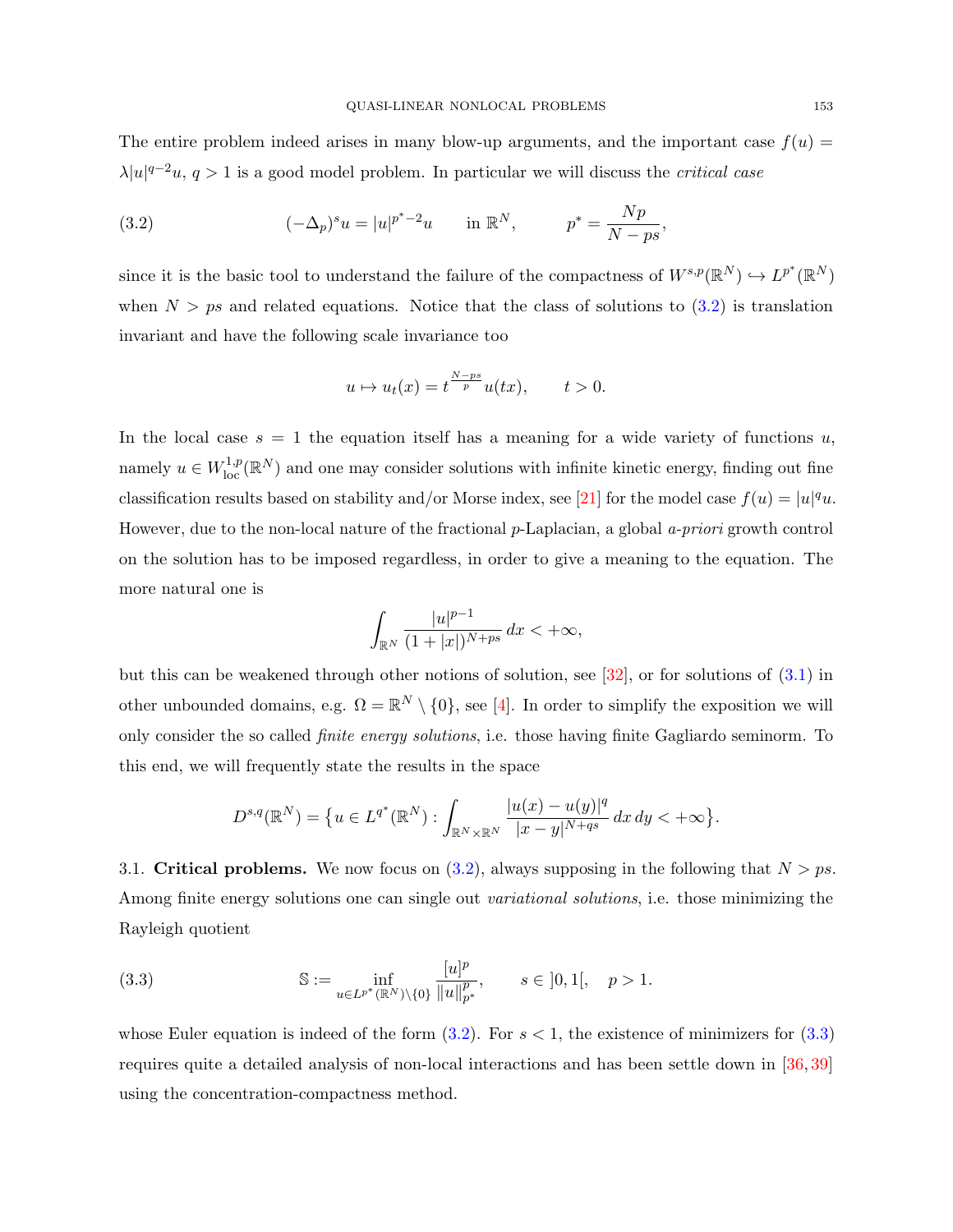<span id="page-7-2"></span>For  $s = 1$  the variational solutions have been classified in [\[1,](#page-14-8)[52\]](#page-16-9) and turned out to be of all the translations, rescalings and constant multiples of

<span id="page-7-0"></span>
$$
U(x) = (1 + |x|^{p'})^{\frac{p-N}{p}}, \qquad p' = \frac{p}{p-1},
$$

which are since then called the *Aubin-Talenti functions*. It has been a long standing conjecture that any constant sign solution to [\(3.2\)](#page-6-1) is an Aubin-Talenti function, solved for  $p \leq 2$  in [\[17,](#page-15-8)[53\]](#page-16-10) and only recently for  $p > 2$  in [\[51\]](#page-16-11). If no sign condition is imposed on the energy solutions to [\(3.2\)](#page-6-1), then for  $p = 2$  there are actually infinitely many, conformally non-equivalent, of them (see [\[20\]](#page-15-9)).

For  $s < 1$  the conjectured form of the Aubin-Talenti functions is the following (up to translations, rescaling and constant multiples)

(3.4) 
$$
U(x) = (1+|x|^{p'})^{\frac{ps-N}{p}},
$$

at least for minimizers of [\(3.3\)](#page-6-2), however it not even known if these functions actually solve [\(3.2\)](#page-6-1) for  $p \neq 2$ . For  $p = 2$  most of the previous results have been proved in [\[13,](#page-14-9) [33,](#page-15-10) [34\]](#page-15-11) through various methods, all of which employ stereographic projection and/or some conformal symmetry of the problem. None of these approaches seem work for  $p \neq 2$ , neither will do the ODE methods in  $[1, 52]$  $[1, 52]$ , since even after one-dimensional reduction through rearrangement inequalities, the solution solves a fractional integral equation rather than a differential one. Finally, the optimal transport approach of [\[15\]](#page-14-10) may need very deep modifications since it relies on the Brenier formula which is a strongly local result.

A first result enforcing the conjectured form of the Aubin-Talenti functions for general  $p \neq 2$  is proved in  $[4]$ , where the exact asymptotic behavior is determined for minimizers of  $(3.3)$ .

<span id="page-7-1"></span>**Theorem 3.1** (Asymptotic behavior, [\[4\]](#page-14-7)). Let  $N > ps$  and U be any minimizer for [\(3.3\)](#page-6-2). Then  $U \in L^{\infty}(\mathbb{R}^N)$ , is of constant sign, radially symmetric and monotone around some point, and it holds

$$
\lim_{|x|\to\infty}|x|^{\frac{N-ps}{p-1}}U(x)=U_{\infty}\in\mathbb{R}\setminus\{0\}.
$$

A similar asymptotic behavior has later been extended in [\[36\]](#page-16-7) to variational solutions of the more general Hardy-Sobolev inequality, and it is therein proved an energy estimate which is still in accordance with the conjectured form [\(3.4\)](#page-7-0).

**Theorem 3.2** (Summability estimate, [\[36\]](#page-16-7)). Let  $N > ps$  and U be any minimizer for [\(3.3\)](#page-6-2). Then  $u \in D^{s,q}(\mathbb{R}^N), \,\forall q > \frac{N(p-1)}{N-s}.$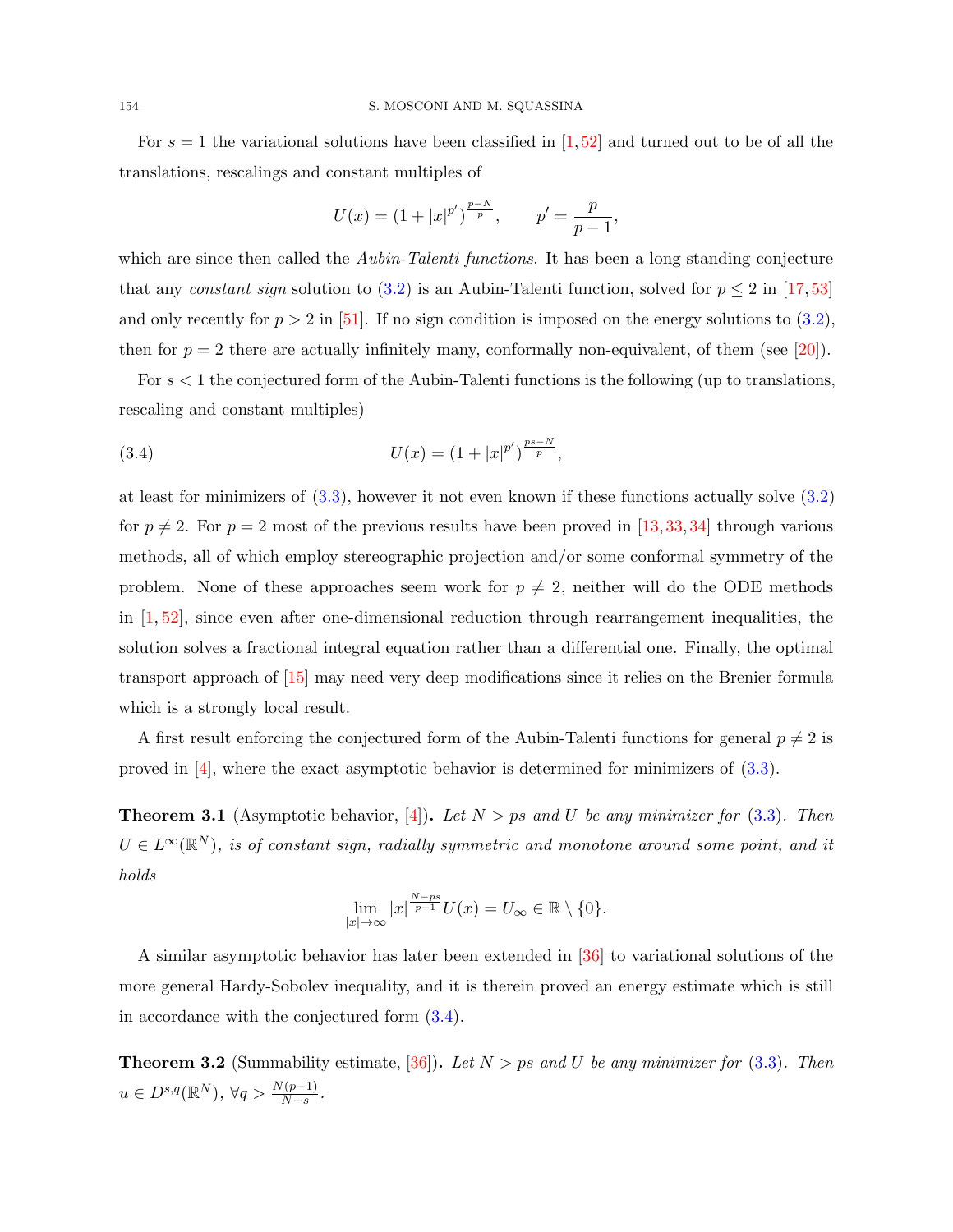<span id="page-8-1"></span>As a matter of fact, Theorem [3.1](#page-7-1) turned out to be enough for most nonlinear analysis applications to  $(1.1)$ . In particular, through a new technique described in  $[37]$ , it allows the construction of a suitable family of compactly supported almost minimizers for [\(3.3\)](#page-6-2), see Lemma [4.9](#page-14-11) below.

<span id="page-8-0"></span>3.2. Pohŏzaev identity. Let  $X \subseteq L^1_{loc}(\mathbb{R}^N)$  be a Banach space which is dilation invariant, i.e.  $u \in X \Rightarrow u_{\lambda} \in X$  for all  $\lambda > 0$ , where  $u_{\lambda}(x) := u(\lambda x)$ . A Pohozaev identity for a functional  $J \in C^1(X)$  at a critical point u can be stated as follows:

$$
dJ(u) = 0 \quad \Rightarrow \quad \frac{d}{d\lambda}J(u_\lambda)\Big|_{\lambda=1} = 0.
$$

Often, due to suitable scaling properties of  $J$ , the derivative on the right can be easily computed, giving rise to the commonly known Pohŏzaev identity for  $J$  at  $u$ .

At this level of generality, there is little hope to obtain a Pohozaev identity even assuming smoothness of  $\lambda \mapsto J(u_\lambda)$ , the issue being that the curve  $\lambda \mapsto \gamma(\lambda) := u_\lambda \in X$  may be very irregular, preventing the application of the chain rule

$$
\left. \frac{d}{d\lambda} J(u_\lambda) \right|_{\lambda=1} = \langle dJ(u), \gamma'(1) \rangle.
$$

A classical example [\[54\]](#page-16-12) of Whitney giving rise to a variety of Morse-Sard type theorems, shows the existence of  $J \in C^k(\mathbb{R}^N)$   $(k < N)$  and  $\gamma \in C^{\alpha}([0,1];\mathbb{R}^N)$   $(\alpha < 1)$  such that  $dJ(\gamma(t)) = 0$  for all  $t \in [0,1]$  while  $t \mapsto J(\gamma(t))$  is non constant. The main reason for such a pathological example is tied to the low regularity condition  $k < N$ ,  $\alpha < 1$  in the previous example, so that in infinite dimensional spaces the situation gets worse, and even requiring  $J \in C^{\infty}$  doesn't suffice to avoid the previous pathology, see e.g. [\[31\]](#page-15-12). A more refined analysis shows that these Whitney type counterexamples can be constructed when some relation between the regularity of J and that of  $\gamma$ are satisfied, see  $[40, 41]$  $[40, 41]$  for some of these kind of results.

Clearly, the regularity of the curve  $\lambda \mapsto \gamma(\lambda)$  is tied to the regularity of the critical point u since, at least formally,  $\gamma'(1) = \nabla u \cdot x$ , which may not belong to X (either for regularity or for summability issues). Therefore Pohŏzaev identities are interesting (and useful) to obtain exactly in those cases where the critical points of  $J$  may have low regularity, e.g. for semilinear problems involving the p-Laplacian.

Historically, many Pohŏzaev identities have been stated *assuming* higher (not to be expected) regularity of the critical point u, see e.g.  $[43]$ . Later on, these assumptions have been removed in  $[19, 25]$  $[19, 25]$ , obtaining Pohŏzaev identities without regularity assumptions on u for very general integral functionals of the calculus of variations.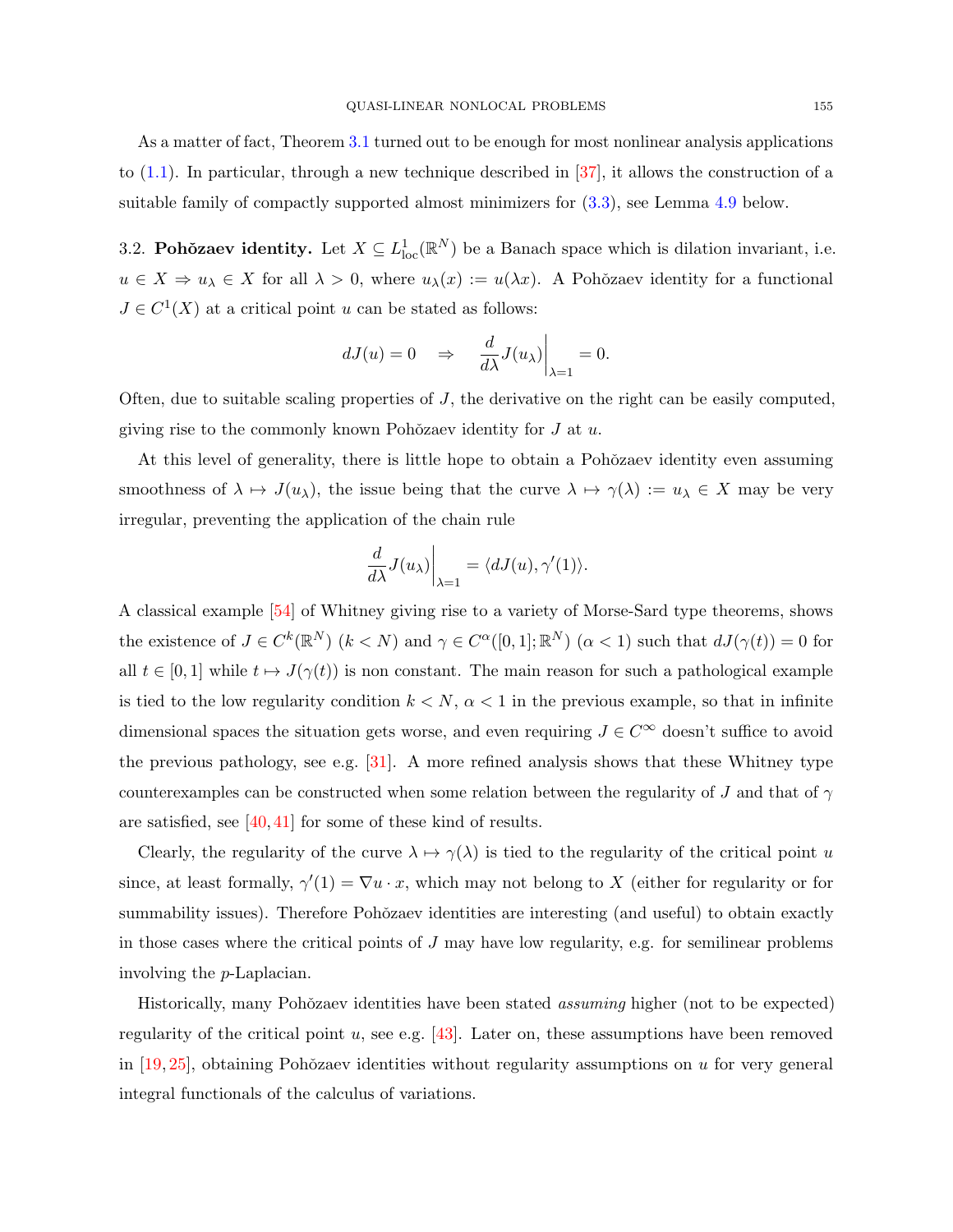<span id="page-9-1"></span>The situation in the fractional case is much less understood, mainly because the optimal boundary and Sobolev regularity of the critical points of the relevant functional is much lower. For the fractional Laplacian  $p = 2$  in bounded domains however, the picture is quite complete.

**Theorem 3.3** (Pohŏzaev identity, [\[45\]](#page-16-3)). Let  $f \in \text{Lip}_{\text{loc}}(\mathbb{R})$ , with  $F(t) = \int_0^t f(\tau) d\tau$  and let  $\Omega$  a  $C^{1,1}$  bounded domain, with exterior normal n and distance function  $d(x) = dist(x, \mathbb{R}^N \setminus \Omega)$ . Then any bounded solution u to

(3.5) 
$$
\begin{cases} (-\Delta)^s u = f(u) & \text{in } \Omega \\ u \equiv 0 & \text{in } \mathbb{R}^N \setminus \Omega \end{cases}
$$

satisfies the Pohŏzaev identity

<span id="page-9-0"></span>
$$
(2s-N)\int_{\Omega} uf(u) dx + 2N \int_{\Omega} F(u) = \Gamma(1+s)^2 \int_{\partial\Omega} \left|\frac{u}{d^s}\right|^2 x \cdot n d\mathcal{H}^{N-1}.
$$

where  $\Gamma$  is the Gamma function.

Notice that  $u/d^s$  is well defined and continuous on the whole  $\overline{\Omega}$  due to the results in [\[44\]](#page-16-0). For  $p \neq 2$  this boundary regularity is still unknown, but a very general argument still provides the validity of at least a Pohŏzaev inequality.

**Theorem 3.4** (Pohŏzaev inequality, [\[46\]](#page-16-16)). Let  $f \in \text{Lip}_{\text{loc}}(\mathbb{R})$ , with  $F(t) = \int_0^t f(\tau) d\tau$  and let  $\Omega$ be a bounded star-shaped domain. Then any bounded solution to [\(3.5\)](#page-9-0) which in addition lies in  $W^{1,r}(\Omega)$ , satisifes

$$
N\int_{\Omega} F(u) dx \geq \frac{N - ps}{p} \int_{\Omega} uf(u) dx.
$$

Here we see that higher Sobolev regularity has to be assumed a priori, which actually is a quite strong hypothesis for small s and  $p \neq 2$ . In the entire case  $\Omega = \mathbb{R}^N$  the issue of the lack of informations on the boundary regularity is substituted by the problem of the decay of the solution. As far as we know, even in the the case  $p = 2$ , an entire Pohŏzaev identity with no additional assumptions on the decay of the solution is still missing, but some very close results are available (see [\[12\]](#page-14-12)).

Finally, let us remark that one of the main use of Pohŏzaev identities lies in ruling out *sign* changing solutions to suitable nonlinear problems. In the entire case, variants of the moving plane method are well developed for  $p = 2$ , often giving optimal nonexistence results for *constant sign* solutions, see [\[14\]](#page-14-13).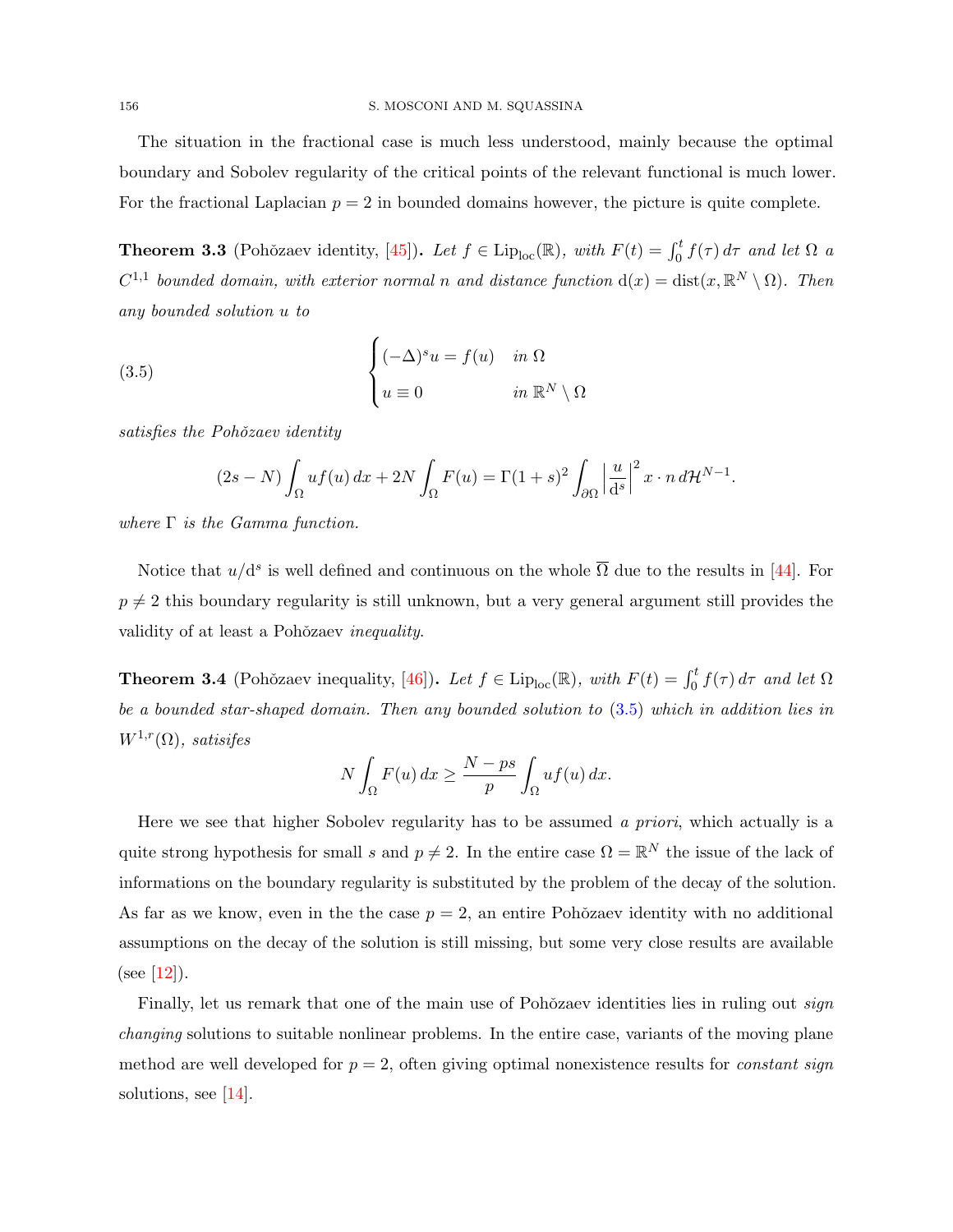#### 4. Existence

<span id="page-10-2"></span><span id="page-10-0"></span>We now describe some existence results for problems of the from

$$
\begin{cases} (-\Delta_p)^s u = f(x, u) & \text{in } \Omega, \\ u = 0 & \text{on } \partial\Omega. \end{cases}
$$

In the following we will always assume that  $f : \Omega \times \mathbb{R} \to \mathbb{R}$  is a Carathéodory mapping, and set  $F(x,t) = \int_0^t f(x,\tau) d\tau$  for all  $(x,t) \in \Omega \times \mathbb{R}$ .

<span id="page-10-1"></span>4.1. Eigenvalue problems. The first investigations in the literature dealt with the case

$$
f(x,t) = \lambda |t|^{p-2}t, \quad t \in \mathbb{R}, \ \lambda > 0,
$$

namely, with the spectral analysis of the operator  $(-\Delta_p)^s$ . As in the local case, there are many, in principle different, ways to define the spectrum of  $(-\Delta_p)^s$ . We will focus on the two most used notions, namely the classical spectrum and the Fadell-Rabinowitz one. More precisely, the classical spectrum will be denoted by  $\sigma(\Omega)$  and defined as the set of real numbers such that  $(-\Delta_p)^s u = \lambda u$ for some nontrivial  $u \in W_0^{s,p}$ <sup>s,p</sup>( $\Omega$ ). For the definition of the Fadell-Rabinowitz spectrum  $\sigma_{FR}$  we refer to  $[26]$ . The main properties of these spectra are enlisted below, where the dependencies of the spectra on  $N, p, s$  and  $\Omega$  is omitted when no confusion can arise.

$$
\sigma_{FR} \subseteq \sigma, \qquad \min \sigma = \min \sigma_{FR} =: \lambda_1 > 0
$$

$$
\inf \sigma \setminus \{\lambda_1\} = \inf \sigma_{FR} \setminus \{\lambda_1\} =: \lambda_2.
$$

Some results naturally parallel the existing local nonlinear spectral theory for the p-Laplacian operator, even if in some cases the proofs have to be heavily modified. In some instances, moreover, the theory differs substantially, giving rise to new phenomena caused by the non-local nature of the operator.

**Theorem 4.1** (The first eigenvalue, [\[35\]](#page-15-15)). The first eigenvalue of  $(-\Delta_p)^s$  is positive and isolated, *i.e.*  $\lambda_2 > \lambda_1$ . Morever its eigenspace is one dimensional and spanned by a nonnegative function.

Another result proved in [\[35\]](#page-15-15), which is in contrast to the local case  $s = 1$ , is a strict inequality which holds due the nonlocal nature of the operator, namely that if  $u$  is a continuous sign-changing eigenfunction, then

$$
\lambda > \max\left\{\lambda_1(\{u > 0\}), \lambda_1(\{u < 0\})\right\}, \qquad \forall \lambda \in \sigma(\Omega).
$$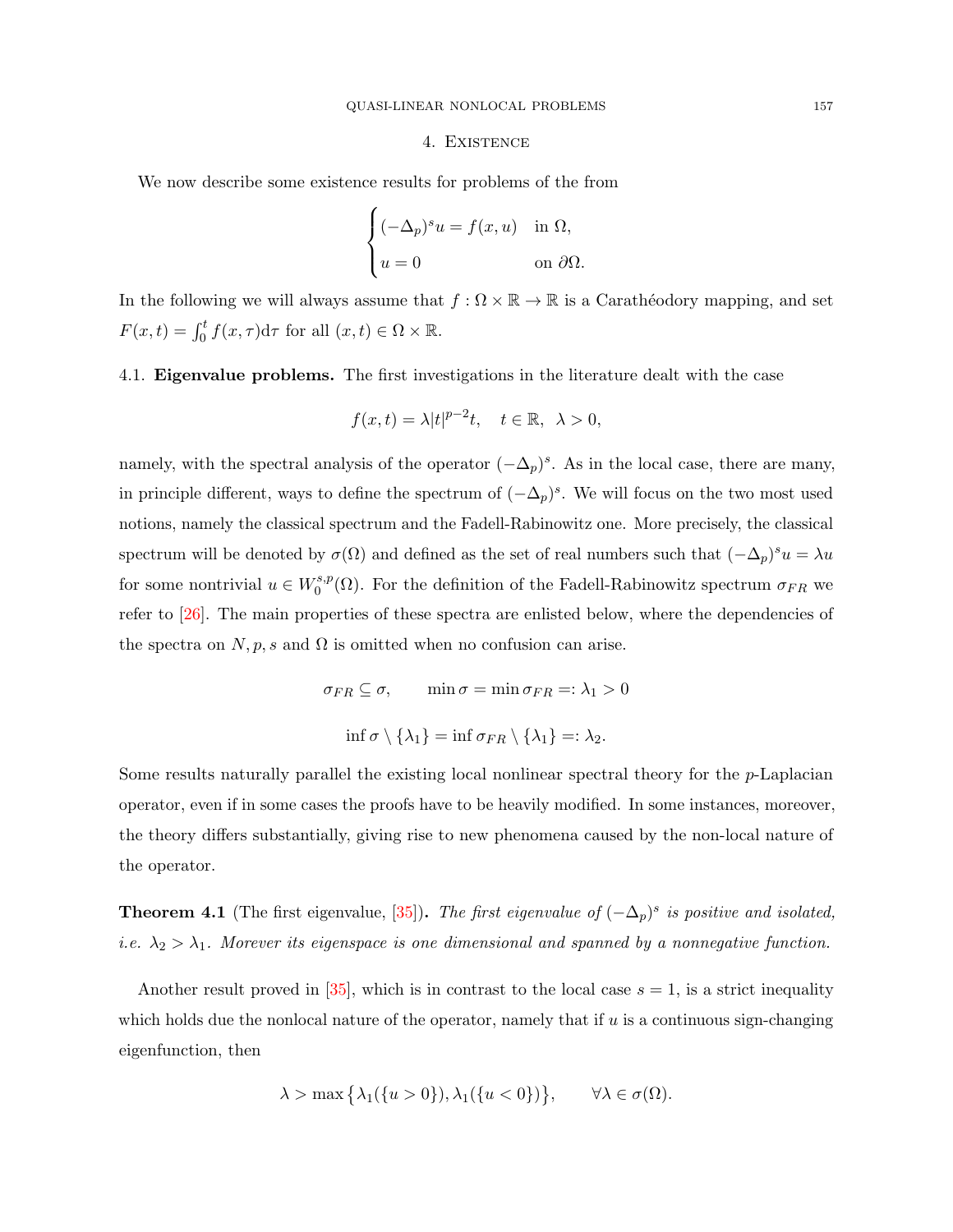<span id="page-11-2"></span>Theorem 4.2 (Hong-Krahn-Szego inequality, [\[5\]](#page-14-4)). It holds

<span id="page-11-1"></span>(4.1) 
$$
\lambda_2(\Omega) > \left(2\frac{|B|}{|\Omega|}\right)^{\frac{sp}{N}}\lambda_1(B),
$$

where  $B$  is any ball. Moreover, inequality is never attained, but it is sharp for a sequence of disjoint balls of identical volume arbitrarily far apart.

Notice that in the local case  $s = 1$ , equality is attained in  $(4.1)$  for  $\Omega$  being the union of two disjoint balls of equal measure.

**Theorem 4.3** (Weyl law, [\[29\]](#page-15-16)). Let  $N < sp$  and  $\Omega$  be a bounded domain. The non-decreasing sequence of eigenvalues  $\{\lambda_k\}_{k\geq 1} = \sigma_{FR}$  (counted with multiplicity) satisfies

$$
C_1k^{\frac{sp-N}{N}} \leq \lambda_k \leq C_2k^{\frac{Np-N+sp}{N}},
$$

for some positive constants  $C_1, C_2$  depending on  $\Omega$  and on s, p, N.

Finally, let us mention [\[42\]](#page-16-17), where the Fucik spectrum of  $(-\Delta_p)^s$  was investigated, namely the existence of continuous curves of points  $(a, b)$  in  $\mathbb{R}^2$  such that problem  $(1.1)$  with

$$
f(x,t) = b(t^+)^{p-1} - a(t^-)^{p-1}, \quad t \in \mathbb{R},
$$

admits a nontrivial solution in  $W_0^{s,p}$  $\zeta_0^{s,p}(\Omega)$ .

## <span id="page-11-0"></span>4.2. Subcritical problems. Consider now the problem [\(1.1\)](#page-0-0) with

$$
f(x,t) = \lambda |t|^{p-2}t + g(x,t)
$$

where  $\lambda \in \mathbb{R}$  is a parameter and the hypotheses on the reaction term g are the following:

 $\mathbf{H}_1$   $g: \Omega \times \mathbb{R} \to \mathbb{R}$  is a Carathéodory mapping,  $G(x, t) = \int_0^t g(x, \tau) d\tau$ , and

(i) 
$$
|g(x,t)| \leq a(1+|t|^{r-1})
$$
 a.e. in  $\Omega$  and for all  $t \in \mathbb{R}$   $(p < r < p_s^*)$ ;

(ii)  $0 < \mu G(x,t) \leq g(x,t)t$  a.e. in  $\Omega$  and for all  $|t| \geq R$  ( $\mu > p$ ,  $R > 0$ );

(*iii*) 
$$
\lim_{t \to 0} \frac{g(x,t)}{|t|^{p-1}} = 0
$$
 uniformly a.e. in  $\Omega$ .

Hypotheses  $\mathbf{H}_1$  classify problem [\(1.1\)](#page-0-0) as *p-superlinear*. Besides, by  $\mathbf{H}_1(iii)$  we have  $g(x, 0) = 0$  a.e. in  $\Omega$ , so [\(1.1\)](#page-0-0) admits the zero solution for all  $\lambda \in \mathbb{R}$ . By means of Morse theory and the spectral properties of  $(-\Delta_p)^s$ , one can prove the existence of a non-zero solution for all  $\lambda \in \mathbb{R}$ , requiring when necessary additional sign conditions on  $G(x, \cdot)$  near zero.

**Theorem 4.4** (Existence via Morse theory, [\[26\]](#page-15-2)). If  $H_1$  and one of the following hold:

(*i*)  $\lambda \notin \sigma_{FR}$ ;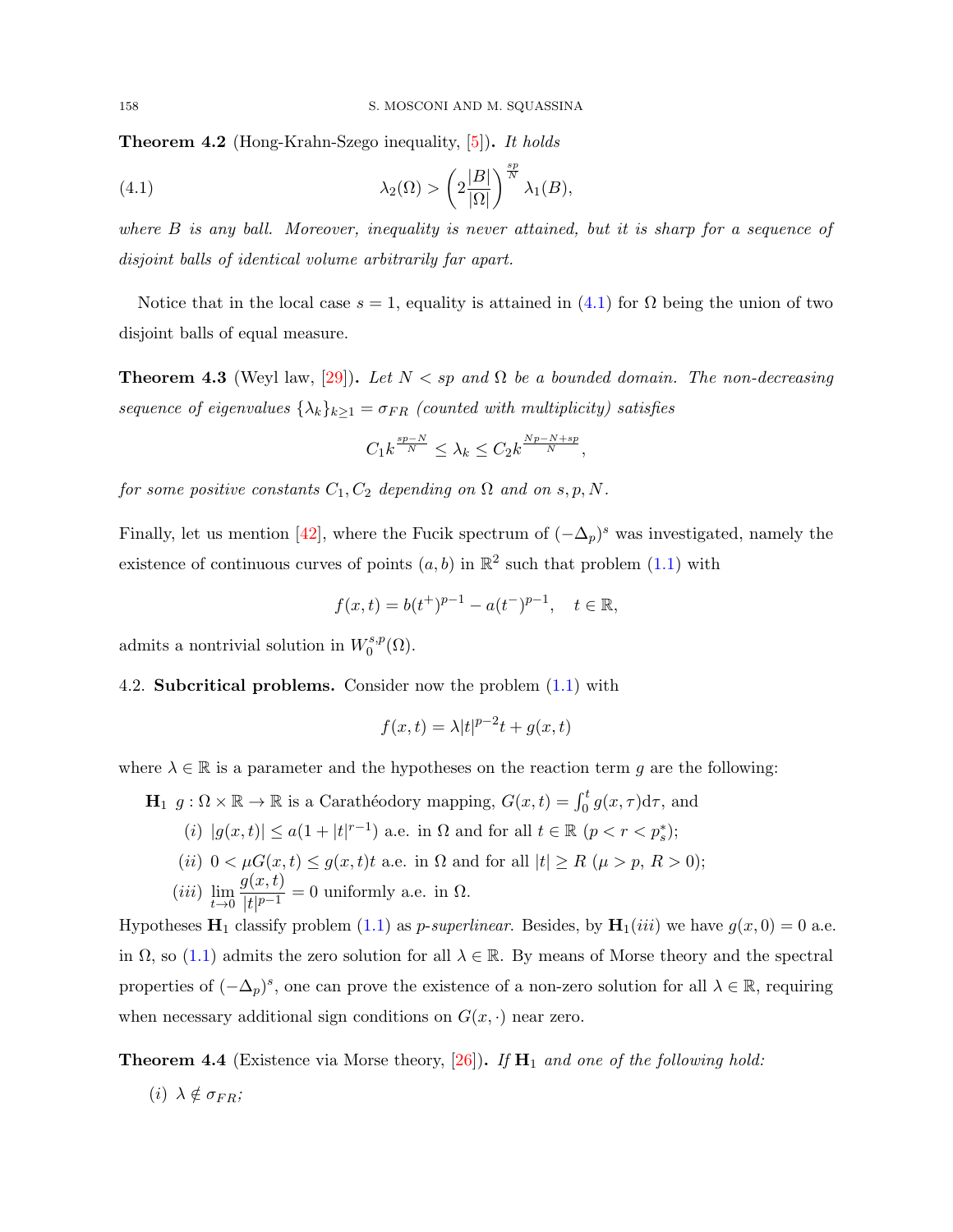<span id="page-12-0"></span>(ii)  $\lambda \in \sigma_{FR}$  and G is of constant sign in  $\Omega \times [-\delta, \delta]$  for some  $\delta > 0$ ;

then problem [\(1.1\)](#page-0-0) admits a non-zero solution.

Let us now consider a new set of assumptions for problem  $(1.1)$ , in order to get multiple solutions.

\n- **H**<sub>2</sub> (i) 
$$
f(x,t)t \geq 0
$$
 a.e. in  $\Omega$  and for all  $t \in \mathbb{R}$ ;
\n- (ii)  $\lim_{t \to 0} \frac{f(x,t) - b|t|^{q-2}t}{|t|^{p-2}t} = 0$  uniformly a.e. in  $\Omega$  ( $b > 0$ ,  $1 < q < p$ );
\n- (iii)  $\limsup_{|t| \to \infty} \frac{f(x,t)}{|t|^{p-2}t} < \lambda_1$  uniformly a.e. in  $\Omega$ .
\n

In the local case  $s = 1$ , the techniques employed to obtain multiplicity results under assumptions  $\mathbf{H}_2$  are connected with fine boundary regularity theory for nonhomogeneous equations. For  $s \in [0,1]$ this theory is well developed for linear  $(p = 2)$  problems, see the discussion at point (4) of Section 2. Therefore, for the fractional Laplacian hypotheses  $H_2$  imply multiplicity results through a constrained minimization argument, adapted to the fractional setting in [\[27\]](#page-15-3). The general scheme of proof for any  $p > 1$  has been outlined in [\[26\]](#page-15-2), where the expected boundary regularity had instead to be assumed. More precisely, the following holds.

**Theorem 4.5** (Existence of three solutions, [\[26\]](#page-15-2)). If hypotheses  $H_2$  and [\(2.8\)](#page-5-3) hold, then problem [\(1.1\)](#page-0-0) admits at least three non-zero solutions.

Existence can be obtained also in the asymptotically p-linear case, under the following set of hypotheses:

$$
\mathbf{H}_3 \quad (i) \lim_{|t| \to \infty} \frac{f(x,t)}{|t|^{p-2}t} = \lambda > 0 \text{ uniformly a.e. in } \Omega;
$$
\n
$$
(ii) \lim_{t \to 0} \frac{f(x,t) - b|t|^{q-2}t}{|t|^{p-2}t} = 0 \text{ uniformly a.e. in } \Omega \ (b > 0, \ 1 < q < p).
$$

Clearly,  $\mathbf{H}_3(ii)$  implies that  $f(x, 0) = 0$  a.e. in  $\Omega$ , so [\(1.1\)](#page-0-0) admits the zero solution.

**Theorem 4.6** (Asymptotically p-linear case I, [\[26\]](#page-15-2)). If  $H_3$  holds with  $\lambda \notin \sigma_{FR}(\Omega)$ , then problem [\(1.1\)](#page-0-0) admits at least a non-zero solution.

As a variant, hypotheses  $H_3$  can be modified as follows:

$$
\mathbf{H'}_{3} \quad (i) \lim_{|t| \to \infty} \frac{f(x,t)}{|t|^{p-2}t} = \lambda > \lambda_{1} \text{ uniformly a.e. in } \Omega;
$$
\n
$$
(ii) \lim_{t \to 0} \frac{f(x,t)}{|t|^{p-2}t} = \mu < \lambda_{1} \text{ uniformly a.e. in } \Omega.
$$

Then, we have the following multiplicity result.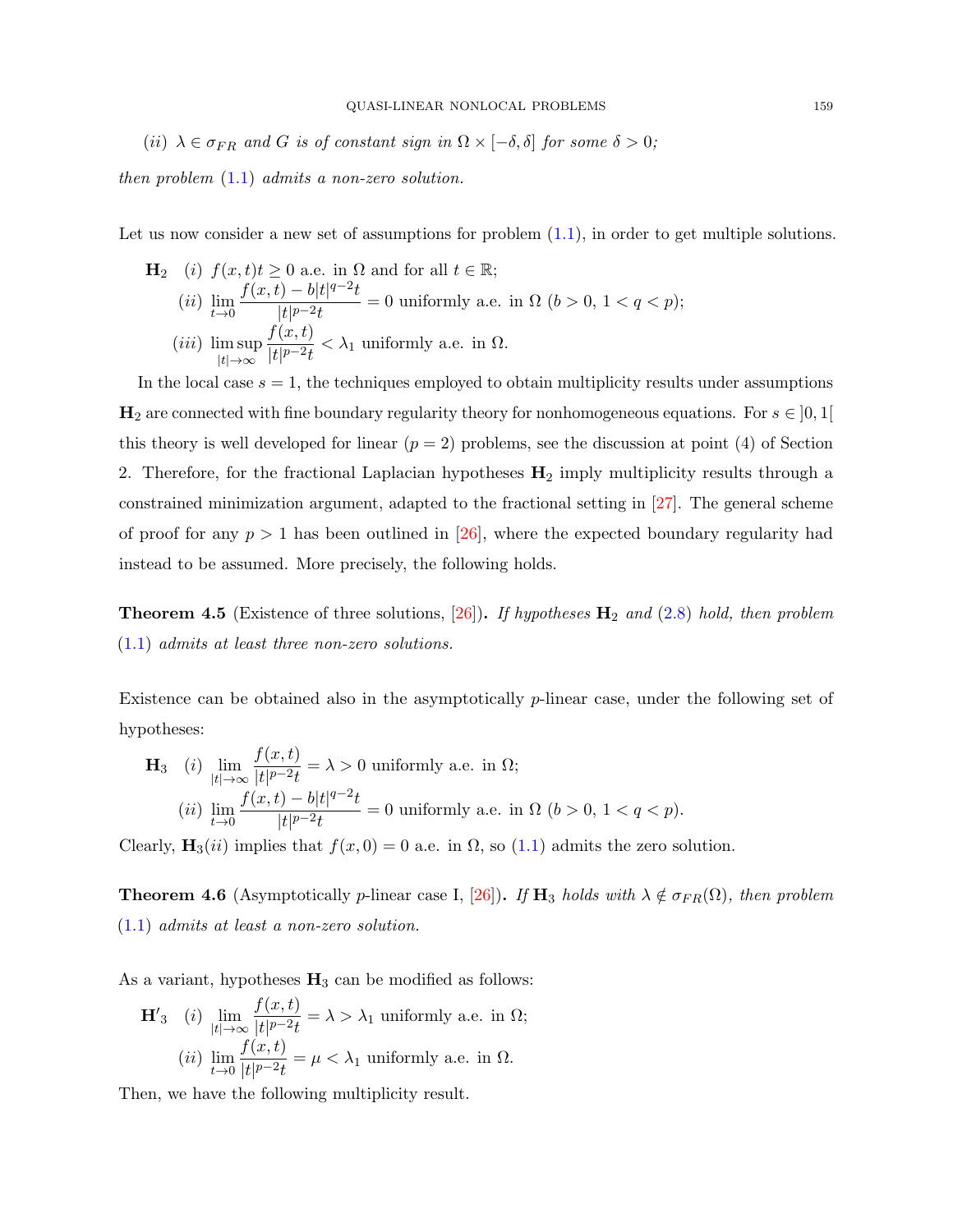<span id="page-13-1"></span>**Theorem 4.7** (Asymptotically p-linear case II,  $[26]$ ). If  $\mathbf{H}'_3$  holds, then problem [\(1.1\)](#page-0-0) admits at least two non-zero solutions, one non-negative, the other non-positive.

<span id="page-13-0"></span>4.3. Brezis-Nirenberg problem. The solvability conditions on  $\lambda \in \mathbb{R}$  for the local semi-linear problem

$$
\begin{cases}\n-\Delta u = \lambda u + |u|^{2^*-2}u & \text{in } \Omega, \\
u = 0 & \text{in } \partial\Omega,\n\end{cases}
$$

were studied in the celebrated paper [\[7\]](#page-14-14) by H. Brezis, L. Nirenberg in the case  $\lambda < \lambda_1$  and later on in [\[11\]](#page-14-15) for  $\lambda \geq \lambda_1$ . Then, most of the results were extended to the non linear problem in [\[2,](#page-14-16)[18,](#page-15-17)[22\]](#page-15-18). The most recent results in [\[18\]](#page-15-17) ensure the existence of a nontrivial solution if

- (1) (non-resonant case):  $\lambda \notin \sigma_{FR}$  and  $N \geq p^2$ .
- (2) (resonant case):  $\lambda \in \sigma_{FR}$  and either  $\frac{N^2}{N+1} > p^2$ , or  $\frac{N^3+p^3}{N^2+N} > p^2$  and  $\partial\Omega$  is  $C^{1,\alpha}$ .

On this basis, it is natural to consider the Brezis-Nirenberg problem in the nonlocal case.

**Theorem 4.8** (Nonlocal Brezis-Nirenberg, [\[37\]](#page-16-5)). Suppose that one of the following facts holds:

- (1) (non-resonant case):  $\lambda \notin \sigma_{FR}$  and either  $N > p^2s$ , or  $N = p^2s$  and  $0 < \lambda < \lambda_1$ ;
- (2) (resonant case):  $\lambda \in \sigma_{FR}$  and either  $\frac{N^2}{N+s} > p^2s$ , or  $\frac{N^3+p^3s^3}{N(N+s)} > p^2s$  and  $\partial\Omega$  is  $C^{1,1}$ -smooth.

Then the problem

$$
\begin{cases} (-\Delta)_p^s u = \lambda |u|^{p-2}u + |u|^{p^*-2}u & \text{in } \Omega\\ u = 0 & \text{in } \mathbb{R}^N \setminus \Omega, \end{cases}
$$

admits a nontrivial weak solution.

The main issue with critical problems is the possible lack of the Palais-Smale condition for the corresponding functional. While this loss of compactness is in some sense intrinsic to the problem, compactness can be recovered at suitable energy levels. Therefore one is led to construct linking structures in such a way that the corresponding min-max energy can be efficiently estimated to be in the range of validity of the Palais-Smale condition. This is usually accomplished constructing suitable truncations of the (rescaled) Aubin-Talenti functions (see section 3.1) and precisely quantify the effect of truncation on the relevant norms.

Since the explicit expression of the Aubin-Talenti functions in the case  $s \in [0,1]$  is missing, the following lemma is the main tool used to prove the previous theorem, and possibly other critical problems. Compare with a similar result used in [\[38\]](#page-16-18) in the case  $p = 2$ .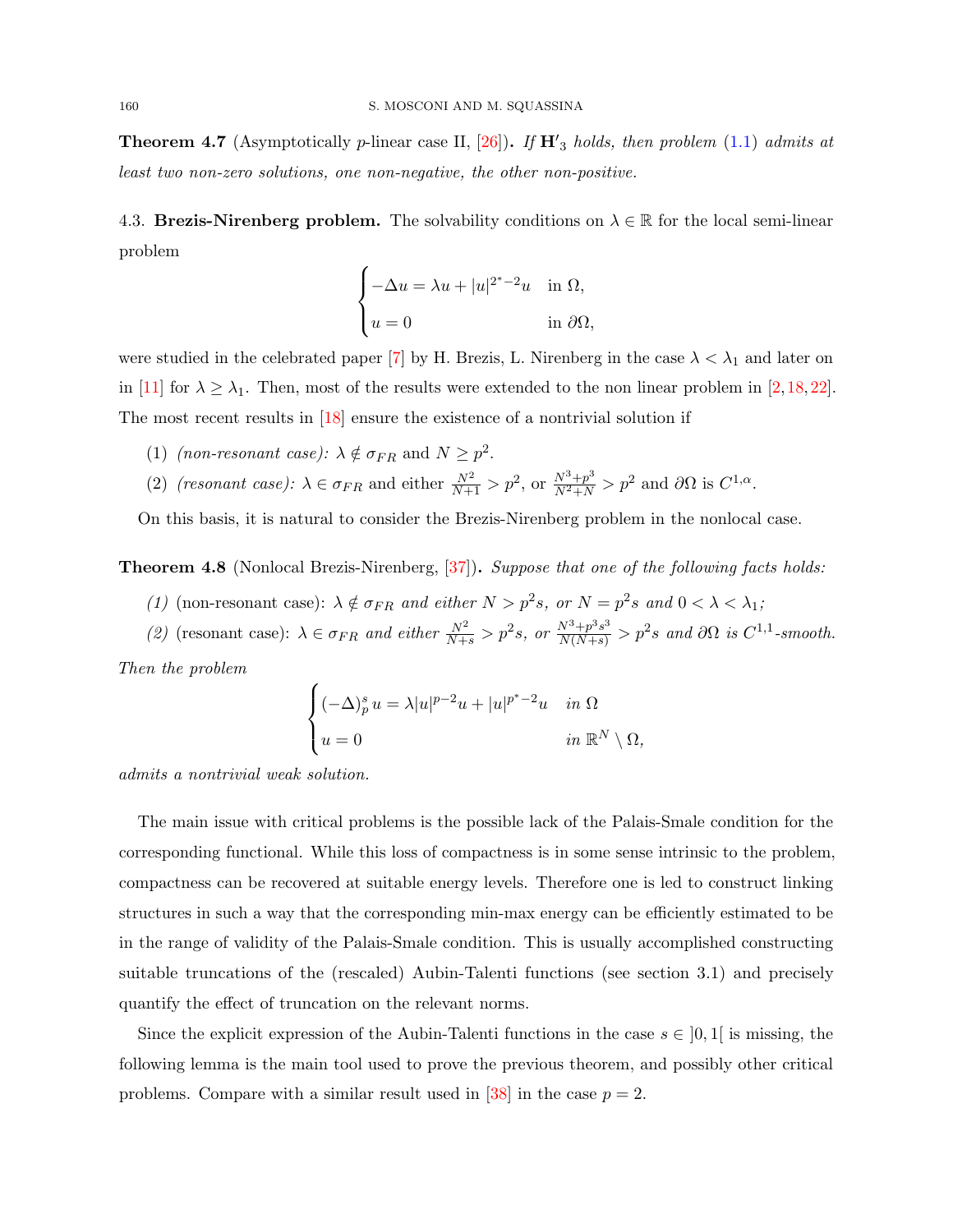<span id="page-14-11"></span>**Lemma 4.9.** Let  $N > ps$ . For any  $\delta > \varepsilon > 0$  there exists a nonnegative  $u_{\varepsilon,\delta} \in W_0^{s,p}$  $b_0^{s,p}(B_\delta)$  such that

$$
[u_{\varepsilon,\delta}]^p \leq \mathbb{S}^{\frac{N}{ps}} + C \left(\frac{\varepsilon}{\delta}\right)^{\frac{N-ps}{p-1}} \quad \text{and} \quad ||u_{\varepsilon,\delta}||_{p^*}^{p^*} \geq \mathbb{S}^{\frac{N}{ps}} - C \left(\frac{\varepsilon}{\delta}\right)^{\frac{N}{p-1}},
$$

for a suitable positive constant  $C = C(N, p, s)$ .

#### **REFERENCES**

- <span id="page-14-8"></span>[1] T. Aubin, Problèmes isopérimétriques et espaces de Sobolev, *J. Differential Geometry* 11 (1976), 573–598. [154](#page-7-2)
- <span id="page-14-16"></span>[2] G. Arioli, F. Gazzola, Some results on p-Laplace equations with a critical growth term, Differential Integral Equations 11 (1998), 311–326. [160](#page-13-1)
- <span id="page-14-5"></span>[3] L. Brasco, E. Lindgren, Higher Sobolev regularity for the fractional p-Laplace equation in the superquadratic case, Adv. Math, 304 (2017), 300–354. [151,](#page-4-3) [152](#page-5-4)
- <span id="page-14-7"></span>[4] L. Brasco, S. Mosconi, M. Squassina, Optimal decay of extremals for the fractional Sobolev inequality, Calc. Var. Partial Differential Equations 55 (2016), 55:23. [153,](#page-6-3) [154](#page-7-2)
- <span id="page-14-4"></span>[5] L. Brasco, E. Parini, The second eigenvalue of the fractional p-Laplacian, Adv. Calc. Var. 9 (2016), 323–355. [150,](#page-3-1) [158](#page-11-2)
- <span id="page-14-6"></span>[6] L. Brasco, F. Santambrogio, A sharp estimate à la Calderón-Zygmund for the p-laplacian, Comm. Contemp. Math., to appear [152](#page-5-4)
- <span id="page-14-14"></span>[7] H. Brézis, L. Nirenberg, Positive solutions of nonlinear elliptic equations involving critical Sobolev exponents, Comm. Pure Appl. Math. 36 (1983), 437–477. [160](#page-13-1)
- <span id="page-14-0"></span>[8] L.A. Caffarelli, Nonlocal equations, drifts and games, Nonlinear Partial Differential Equations, Abel Symposia 7 (2012) 37–52. [147](#page-0-1)
- <span id="page-14-1"></span>[9] L. Caffarelli, L. Silvestre, Regularity theory for fully nonlinear integro-differential equations, Comm. Pure Appl. Math. 62 (2009), 597–638. [150](#page-3-1)
- <span id="page-14-2"></span>[10] L. Caffarelli, L. Silvestre, Regularity results for nonlocal equations by approximation, Arch. Ration. Mech. Anal. 200 (2011), 59–88. [150](#page-3-1)
- <span id="page-14-15"></span>[11] A. Capozzi, D. Fortunato, G. Palmieri, An existence result for nonlinear elliptic problems involving critical Sobolev exponent, Ann. Inst. H. Poincaré Anal. Non Linéaire 2 (1985), 463–470. [160](#page-13-1)
- <span id="page-14-12"></span>[12] X. Chang, Z-Q. Wang, Ground state of scalar field equations involving a fractional laplacian with general nonlinearity, Nonlinearity 26 (2013), 479–494. [156](#page-9-1)
- <span id="page-14-9"></span>[13] W. Chen, C. Li, B. Ou, Classification of solutions for an integral equation, Comm. Pure Appl. Math. 59 (2006), 330–343. [154](#page-7-2)
- <span id="page-14-13"></span>[14] W. Chen, C. Li, B. Ou, Qualitative properties of solutions for an integral equation Discrete Contin. Dyn. Syst. 12 (2005), 347–354. [156](#page-9-1)
- <span id="page-14-10"></span>[15] D. Cordero-Erausquin, B. Nazaret, C. Villani, A mass-transportation approach to sharp Sobolev and Gagliardo-Nirenberg inequalities, Adv. Math. 182 (2004), 307–332. [154](#page-7-2)
- <span id="page-14-3"></span>[16] A. Di Castro, T. Kuusi, G. Palatucci, Local behavior of fractional p-minimizers, Ann. Inst. H. Poincaré Anal. Non Linéaire 33 (2016), 1279-1299. [150](#page-3-1)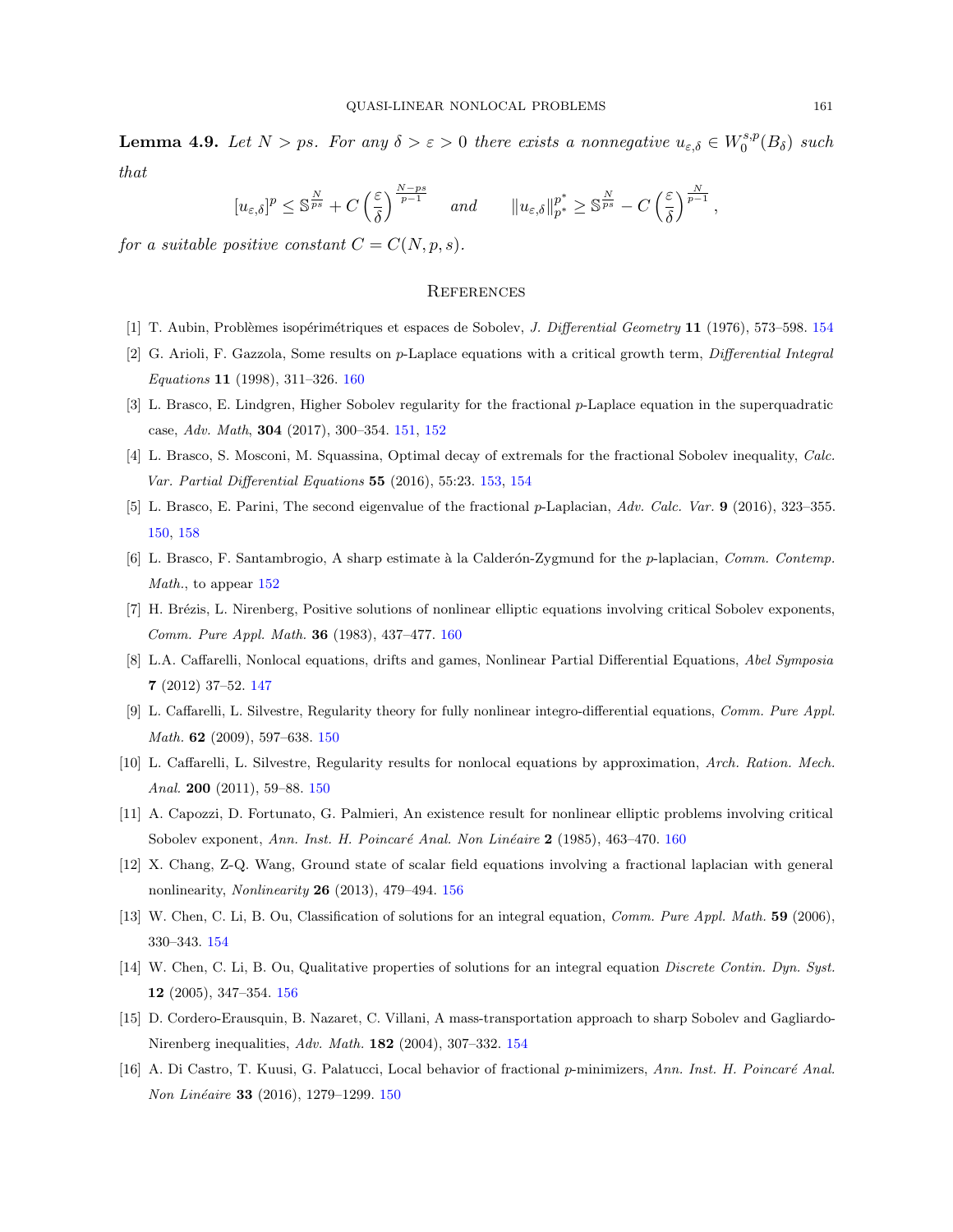- <span id="page-15-8"></span>[17] L. Damascelli, S. Merchán, L. Montoro, B. Sciunzi, Radial symmetry and applications for a problem involving the  $-\Delta_p(\cdot)$  operator and critical nonlinerity in  $\mathbb{R}^N$ , Adv. Math. 265 (2014), 313–335. [154](#page-7-2)
- <span id="page-15-17"></span>[18] M. Degiovanni, S. Lancelotti, Linking solutions for p-Laplace equations with nonlinearity at critical growth, J. Funct. Anal. 256 (2009), 3643–3659. [160](#page-13-1)
- <span id="page-15-13"></span>[19] M. Degiovanni, A. Musesti, M. Squassina, On the regularity of solutions in the Pucci–Serrin identity, Calc. Var. Partial Differential Equations 18 (2003), 317–334. [155](#page-8-1)
- <span id="page-15-9"></span>[20] W.-Y. Ding, On a conformally invariant elliptic equation on  $\mathbb{R}^N$ , Comm. Math. Phys. 107 (1986), 331-335. [154](#page-7-2)
- <span id="page-15-7"></span>[21] A. Farina, On the classification of solutions of the Lane–Emden equation on unbounded domains of  $\mathbb{R}^N$ , J. Math. Pures Appl. 87 (2007), 537–561. [153](#page-6-3)
- <span id="page-15-18"></span>[22] J. P. García Azorero, I. Peral Alonso, Multiplicity of solutions for elliptic problems with critical exponent or with a nonsymmetric term, *Trans. Amer. Math. Soc.* 323 (1991), 877-895. [160](#page-13-1)
- <span id="page-15-0"></span>[23] G. Grubb, Local and nonlocal boundary conditions for  $\mu$ -transmission and fractional elliptic pseudodifferential operators, Anal. PDE 7 (2014), 1649–1682. [148](#page-1-3)
- <span id="page-15-1"></span>[24] G. Grubb, Fractional Laplacians on domains, a development of Hörmander's theory of  $\mu$ -transmission pseudodifferential operators, Adv. Math. 268 (2015), 478–528. [148](#page-1-3)
- <span id="page-15-14"></span>[25] M. Guedda, L. Veron, Quasilinear elliptic equations involving critical Sobolev exponents, Nonlinear Anal. 13 (1989), 879–902. [155](#page-8-1)
- <span id="page-15-2"></span>[26] A. Iannizzotto, S. Liu, K. Perera, M. Squassina, Existence results for fractional p-Laplacian problems via Morse theory, Adv. Calc. Var. 9 (2016), 101–125. [148,](#page-1-3) [152,](#page-5-4) [157,](#page-10-2) [158,](#page-11-2) [159,](#page-12-0) [160](#page-13-1)
- <span id="page-15-3"></span>[27] A. Iannizzotto, S. Mosconi, M. Squassina,  $H^s$  versus  $C^0$ -weighted minimizers, NoDEA Nonlinear Differential Equations Appl. 22 (2015), 477–497. [148,](#page-1-3) [152,](#page-5-4) [159](#page-12-0)
- <span id="page-15-5"></span>[28] A. Iannizzotto, S. Mosconi, M. Squassina, Global Hölder regularity for the fractional p-Laplacian, Rev. Mat. Iberoamer. 32 (2016), 1355–1394. [150,](#page-3-1) [151,](#page-4-3) [152](#page-5-4)
- <span id="page-15-16"></span>[29] A. Iannizzotto, M. Squassina, Weyl-type laws for fractional p-eigenvalue problems, Asymptotic Anal. 88 (2014), 233–245. [158](#page-11-2)
- <span id="page-15-6"></span>[30] J. Korvenpää, T. Kuusi, G. Palatucci, The obstacle problem for nonlinear integro-differential operators, Calc. Var. Partial Differential Equations 55 (2016) 3:63. [151,](#page-4-3) [152](#page-5-4)
- <span id="page-15-12"></span>[31] I. Kupka, Counterexample to the Morse-Sard Theorem in the Case of Infinite-Dimensional Manifolds Proc. Amer. Math. Soc. 16 (1965), 954–957. [155](#page-8-1)
- <span id="page-15-4"></span>[32] T. Kuusi, G. Mingione, Y. Sire, Nonlocal equations with measure data, Comm. Math. Phys. 337 (2015), 1317–1368. [150,](#page-3-1) [153](#page-6-3)
- <span id="page-15-10"></span>[33] E. H. Lieb, Sharp constants in the Hardy-Littlewood-Sobolev and related inequalies, Ann. Math. 118 (1983), 349–374. [154](#page-7-2)
- <span id="page-15-11"></span>[34] E. Carlen, M. Loss, Extremals of functionals with competing symmetries, J. Funct. Anal. 88 (1990), 437–456. [154](#page-7-2)
- <span id="page-15-15"></span>[35] E. Lindgren, P. Lindqvist, Fractional eigenvalues, Calc. Var. Partial Differential Equations 49 (2014), 795–826. [157](#page-10-2)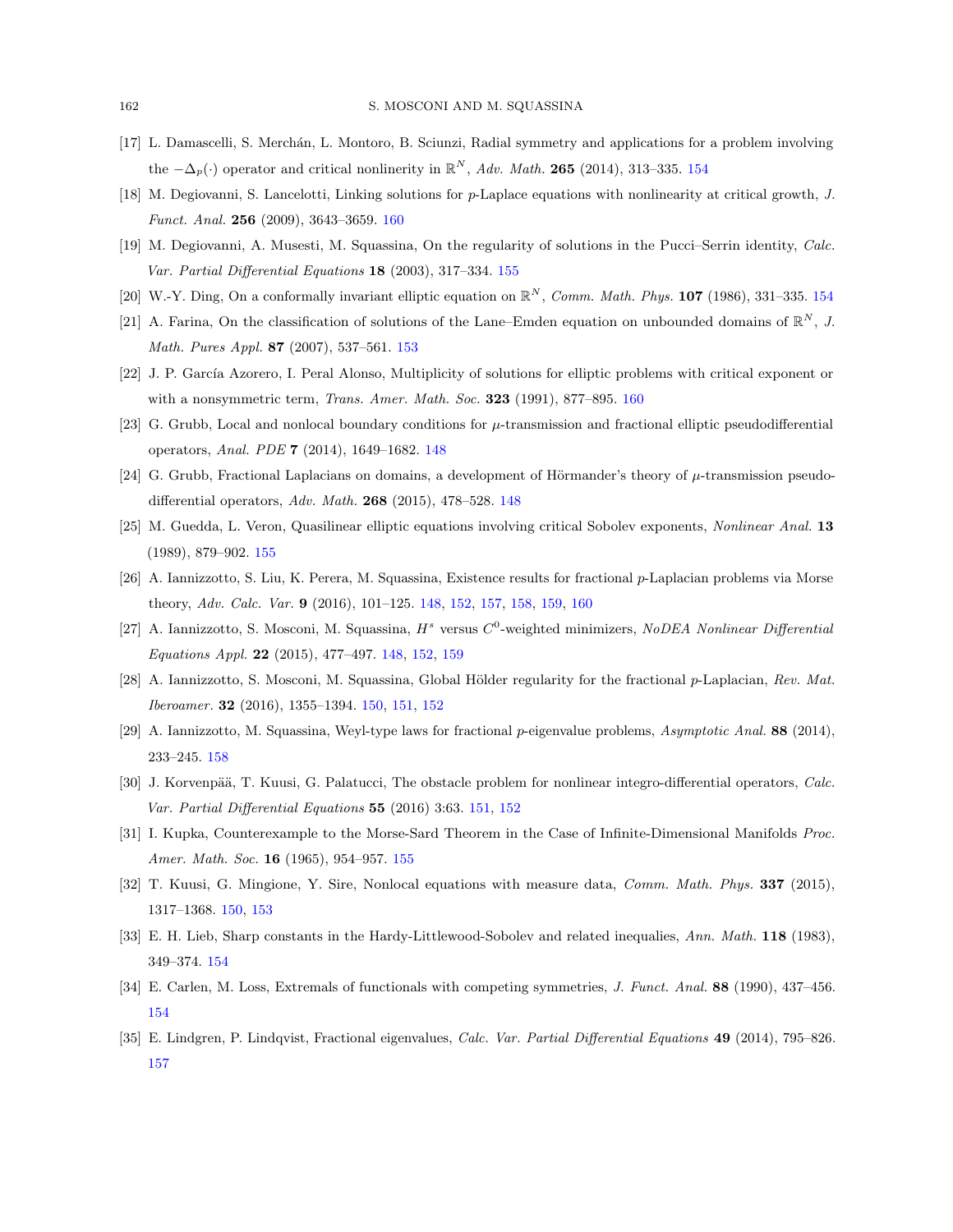- <span id="page-16-7"></span>[36] S. Marano, S. Mosconi, Asymptotics for optimizers of the fractional Hardy-Sobolev inequality, preprint arXiv <http://arxiv.org/abs/1609.00179>. [153,](#page-6-3) [154](#page-7-2)
- <span id="page-16-5"></span>[37] S. Mosconi, K. Perera, M. Squassina, Y. Yang, The Brezis-Nirenberg problem for the fractional p-Laplacian, Calc. Var. Partial Differential Equations 55 (2016), 55:105. [152,](#page-5-4) [155,](#page-8-1) [160](#page-13-1)
- <span id="page-16-18"></span>[38] S. Mosconi, N. Shioji, M. Squassina, Nonlocal problems at critical growth in contractible domains, Asymptotic Anal. 95 (2015), 79–100. [160](#page-13-1)
- <span id="page-16-8"></span>[39] S. Mosconi, M. Squassina, Nonlocal problems at nearly critical growth, preprint, Nonlinear Anal. 136 (2016), 84–101. [153](#page-6-3)
- <span id="page-16-13"></span>[40] A. Norton, A critical set with nonnull image has large Hausdorff dimension, Trans. Amer. Math. Soc. 296 (1986), 367–376. [155](#page-8-1)
- <span id="page-16-14"></span>[41] A. Norton, Functions not constant on fractal quasi-arcs of critical points, Proc. Amer. Math. Soc. 106 (1989), 397–405. [155](#page-8-1)
- <span id="page-16-17"></span>[42] K. Perera, M. Squassina, Y. Yang, A note on the Dancer-Fucik spectra of the fractional p-Laplacian and Laplacian operators, Adv. Nonlinear Anal. 8 (2015), 13–23. [158](#page-11-2)
- <span id="page-16-15"></span>[43] P. Pucci, J. Serrin, A general variational identity, Indiana Univ. Math. J. 35 (1986), 681–703. [155](#page-8-1)
- <span id="page-16-0"></span>[44] X. Ros-Oton, J. Serra, The Dirichlet problem for the fractional Laplacian: regularity up to the boundary, J. Math. Pures Appl. 101 (2014), 275–302. [148,](#page-1-3) [152,](#page-5-4) [156](#page-9-1)
- <span id="page-16-3"></span>[45] X. Ros-Oton, J. Serra, The Pohŏzaev identity for the fractional Laplacian, Arch. Rat. Mech. Anal. 213 (2014), 587–628. [148,](#page-1-3) [156](#page-9-1)
- <span id="page-16-16"></span>[46] X. Ros-Oton, J. Serra, Nonexistence Results for Nonlocal Equations with Critical and Supercritical Nonlinearities Comm. Partial Differential Equations 40 (2015), 115–133. [156](#page-9-1)
- <span id="page-16-1"></span>[47] X. Ros-Oton, J. Serra, Regularity theory for general stable operators, *J. Differential Equations* 260 (2016), 8675–8715. [148,](#page-1-3) [152](#page-5-4)
- <span id="page-16-2"></span>[48] X. Ros-Oton, J. Serra, Boundary regularity for fully nonlinear integro-differential equations, Duke Math. J. 165 (2016), 2079–2154. [148,](#page-1-3) [150,](#page-3-1) [152](#page-5-4)
- <span id="page-16-6"></span>[49] X. Ros-Oton, J. Serra, Boundary regularity estimates for nonlocal elliptic equations in  $C^1$  and  $C^{1,\alpha}$  domains, preprint arXiv <http://arxiv.org/abs/1512.07171>. [152](#page-5-4)
- <span id="page-16-4"></span>[50] J. Serra,  $C^{\sigma+\alpha}$  regularity for concave nonlocal fully nonlinear elliptic equations with rough kernels, Calc. Var. Partial Differential Equations 54 (2015), 3571–3601. [150](#page-3-1)
- <span id="page-16-11"></span>[51] B. Sciunzi, Classification of positive  $\mathcal{D}^{1,p}(\mathbb{R}^N)$ -solutions to the critical p-Laplace equation in  $\mathbb{R}^N$ , Adv. Math. 291 (2016), 12–23. [154](#page-7-2)
- <span id="page-16-9"></span>[52] G. Talenti, Best constant in Sobolev inequality, Ann. Mat. Pura Appl. 4 (1976), 353–372. [154](#page-7-2)
- <span id="page-16-10"></span>[53] J. Vetois, A priori estimates and application to the symmetry of solutions for critical p-Laplace equations, J. Differential Equations 260 (2016), 149-161. [154](#page-7-2)
- <span id="page-16-12"></span>[54] H. Whitney, A function not constant on a connected set of critical points, Duke Math. J. 1 (1935), 514–517. [155](#page-8-1)